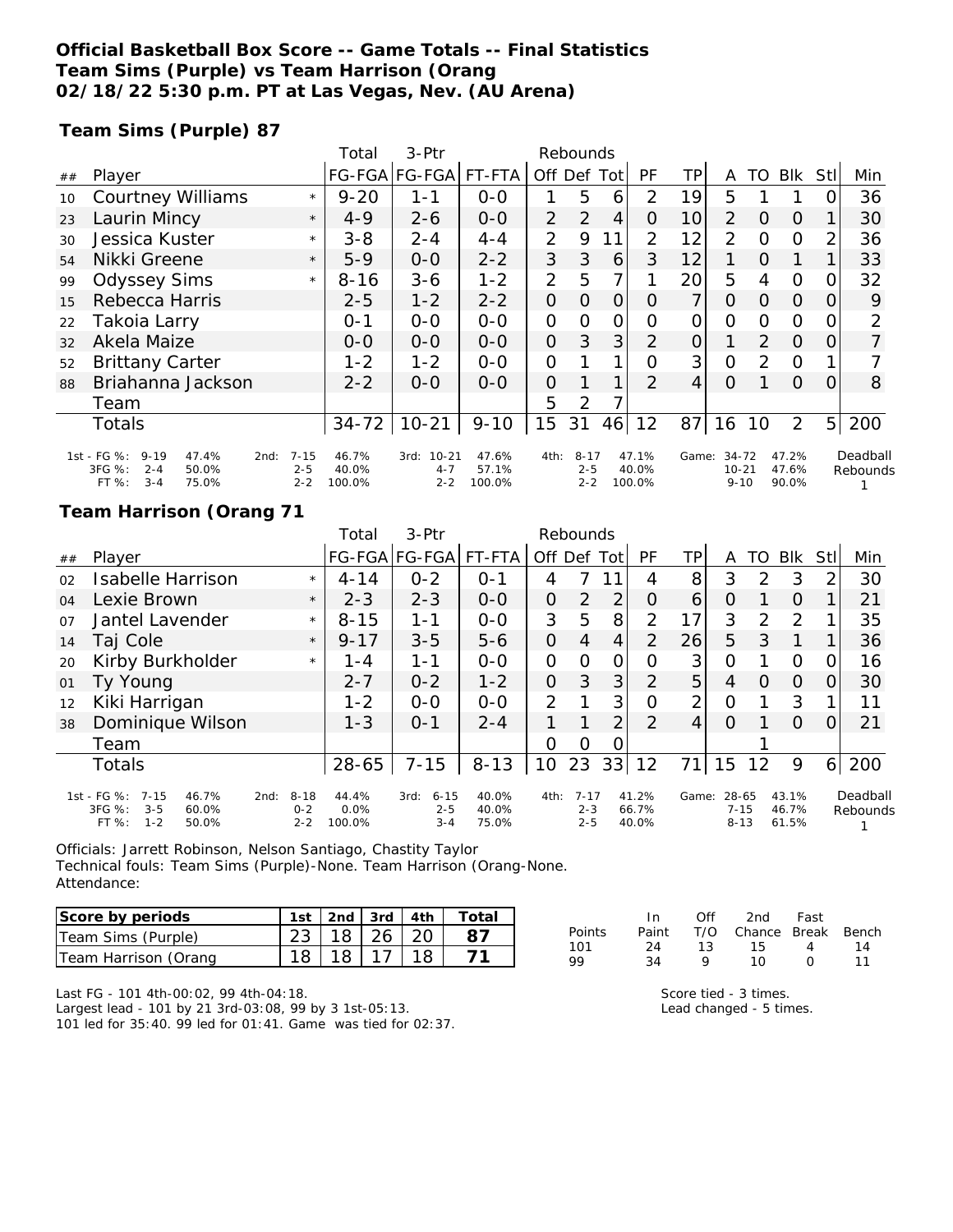# **Team Sims (Purple) vs Team Harrison (Orang 02/18/22 5:30 p.m. PT at Las Vegas, Nev. (AU Arena) 1st PERIOD Play-by-Play (Page 1)**

| <b>HOME TEAM: Team Harrison (Orang</b> | Time  | Score      |                | Margin VISITORS: Team Sims (Purple) |
|----------------------------------------|-------|------------|----------------|-------------------------------------|
| MISSED JUMPER by Isabelle Harrison     | 09:53 |            |                | REBOUND (DEF) by Odyssey Sims       |
|                                        | 09:40 |            |                | TURNOVR by Odyssey Sims             |
| STEAL by Isabelle Harrison             | 09:38 |            |                |                                     |
| MISSED LAYUP by Isabelle Harrison      | 09:23 |            |                | REBOUND (DEF) by Nikki Greene       |
| REBOUND (DEF) by Taj Cole              | 09:09 |            |                | MISSED 3 PTR by Laurin Mincy        |
| GOOD! LAYUP by Jantel Lavender [PNT]   | 08:54 | $2 - 0$    | H <sub>2</sub> |                                     |
| ASSIST by Isabelle Harrison            | 08:54 |            |                |                                     |
|                                        | 08:29 | $2 - 2$    | T <sub>1</sub> | GOOD! LAYUP by Nikki Greene [PNT]   |
|                                        | 08:29 |            |                | <b>ASSIST by Laurin Mincy</b>       |
| MISSED LAYUP by Kirby Burkholder       |       |            |                | REBOUND (DEF) by Odyssey Sims       |
|                                        | 08:03 |            | V <sub>2</sub> |                                     |
|                                        | 07:52 | $2 - 4$    |                | GOOD! LAYUP by Nikki Greene [PNT]   |
|                                        | 07:52 |            |                | ASSIST by Odyssey Sims              |
| MISSED LAYUP by Isabelle Harrison      | 07:33 |            |                | REBOUND (DEF) by Jessica Kuster     |
| REBOUND (DEF) by Jantel Lavender       | 07:22 |            |                | MISSED 3 PTR by Laurin Mincy        |
| GOOD! 3 PTR by Kirby Burkholder        | 07:14 | $5 - 4$    | H <sub>1</sub> |                                     |
| ASSIST by Taj Cole                     | 07:14 |            |                |                                     |
|                                        | 06:54 | $5-6$      | V <sub>1</sub> | GOOD! JUMPER by Courtney Williams   |
|                                        | 06:54 |            |                | ASSIST by Jessica Kuster            |
| MISSED JUMPER by Jantel Lavender       | 06:41 |            |                | REBOUND (DEF) by (TEAM)             |
| SUB IN: Ty Young                       | 06:39 |            |                |                                     |
| SUB OUT: Kirby Burkholder              | 06:39 |            |                |                                     |
|                                        | 06:29 |            |                | MISSED JUMPER by Courtney Williams  |
|                                        | 06:29 |            |                | REBOUND (OFF) by Laurin Mincy       |
|                                        | 06:17 | $5 - 8$    | V <sub>3</sub> | GOOD! LAYUP by Odyssey Sims [PNT]   |
| GOOD! 3 PTR by Lexie Brown             | 05:53 | $8 - 8$    | T <sub>2</sub> |                                     |
| ASSIST by Jantel Lavender              | 05:53 |            |                |                                     |
| REBOUND (DEF) by Isabelle Harrison     | 05:29 |            |                | MISSED JUMPER by Nikki Greene       |
| TURNOVR by Isabelle Harrison           | 05:24 |            |                |                                     |
|                                        | 05:23 |            |                | STEAL by Jessica Kuster             |
| REBOUND (DEF) by Jantel Lavender       | 05:21 |            |                | MISSED JUMPER by Jessica Kuster     |
| GOOD! 3 PTR by Jantel Lavender         | 05:13 | $11 - 8$   | H 3            |                                     |
| ASSIST by Taj Cole                     | 05:13 |            |                |                                     |
|                                        | 04:52 | $11 - 10$  | H <sub>1</sub> | GOOD! LAYUP by Odyssey Sims [PNT]   |
|                                        |       |            |                |                                     |
| MISSED 3 PTR by Taj Cole               | 04:38 |            |                | REBOUND (DEF) by Laurin Mincy       |
|                                        | 04:26 |            |                | MISSED JUMPER by Courtney Williams  |
|                                        | 04:26 |            |                | REBOUND (OFF) by (TEAM)             |
|                                        | 04:22 |            |                | TIMEOUT MEDIA                       |
|                                        | 04:22 |            |                | SUB IN: Rebecca Harris              |
|                                        | 04:22 |            |                | SUB OUT: Jessica Kuster             |
|                                        | 04:17 | $11 - 13$  | V <sub>2</sub> | GOOD! 3 PTR by Rebecca Harris       |
| GOOD! LAYUP by Ty Young [PNT]          | 03:49 | $13 - 13$  | T 3            |                                     |
| ASSIST by Jantel Lavender              | 03:49 |            |                |                                     |
| FOUL by Jantel Lavender (P1T1)         | 03:35 |            |                | MISSED FT SHOT by Odyssey Sims      |
|                                        | 03:35 |            |                | REBOUND (OFF) by (DEADBALL)         |
|                                        | 03:35 | $13 - 14$  | V <sub>1</sub> | GOOD! FT SHOT by Odyssey Sims       |
|                                        |       | 03:35 \$99 |                |                                     |
| TURNOVR by Lexie Brown                 | 03:23 |            |                |                                     |
|                                        | 03:07 | $13 - 16$  | V <sub>3</sub> | GOOD! JUMPER by Nikki Greene        |
| MISSED JUMPER by Taj Cole              | 02:55 |            |                | REBOUND (DEF) by (TEAM)             |
|                                        | 02:53 |            |                | SUB IN: Jessica Kuster              |
|                                        | 02:53 |            |                | SUB OUT: Laurin Mincy               |
|                                        | 02:32 | $13 - 19$  | V6             | GOOD! 3 PTR by Odyssey Sims         |
|                                        | 02:32 |            |                | ASSIST by Courtney Williams         |
| GOOD! FT SHOT by Ty Young              | 02:13 | $14 - 19$  | V <sub>5</sub> | FOUL by Nikki Greene (P1T1)         |
| MISSED FT SHOT by Ty Young             | 02:13 |            |                | REBOUND (DEF) by Jessica Kuster     |
|                                        |       |            |                |                                     |
|                                        |       | 02:13 S 01 |                |                                     |
| REBOUND (DEF) by Taj Cole              | 01:56 |            |                | MISSED JUMPER by Rebecca Harris     |
| GOOD! JUMPER by Isabelle Harrison      | 01:45 | $16 - 19$  | V <sub>3</sub> |                                     |
| ASSIST by Ty Young                     | 01:45 |            |                |                                     |
|                                        | 01:22 |            |                | MISSED LAYUP by Odyssey Sims        |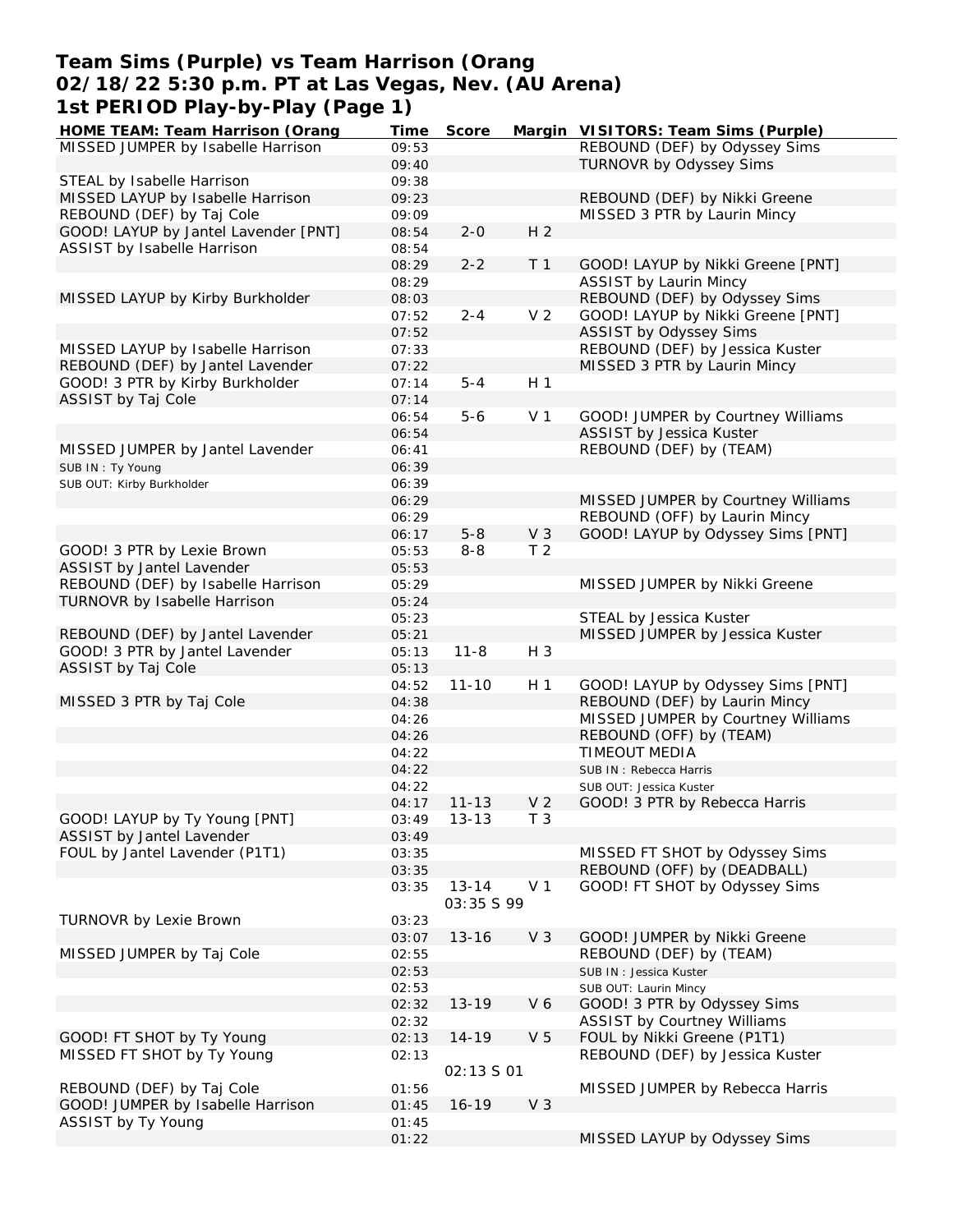# **Team Sims (Purple) vs Team Harrison (Orang 02/18/22 5:30 p.m. PT at Las Vegas, Nev. (AU Arena) 1st PERIOD Play-by-Play (Page 2)**

| Time  | Score     |                | Margin VISITORS: Team Sims (Purple) |
|-------|-----------|----------------|-------------------------------------|
| 01:22 |           |                | REBOUND (OFF) by Jessica Kuster     |
| 01:21 | 16-20     | $V_4$          | GOOD! FT SHOT by Jessica Kuster     |
| 01:21 | 16-21     | V <sub>5</sub> | GOOD! FT SHOT by Jessica Kuster     |
|       |           |                |                                     |
| 01:05 | 18-21     | $V_3$          |                                     |
| 01:05 |           |                |                                     |
| 00:44 |           |                | MISSED LAYUP by Odyssey Sims        |
| 00:42 |           |                | REBOUND (OFF) by Nikki Greene       |
| 00:40 | $18 - 23$ | V <sub>5</sub> | GOOD! LAYUP by Nikki Greene [PNT]   |
| 00:24 |           |                | REBOUND (DEF) by Jessica Kuster     |
| 00:00 |           |                | MISSED JUMPER by Courtney Williams  |
| 00:00 |           |                | REBOUND (OFF) by (TEAM)             |
|       |           |                | <i>01:21 S 30</i>                   |

Team Sims (Purple) 23, Team Harrison (Orang 18

|                                              | In In | Off      | 2nd          | Fast |     |                         |
|----------------------------------------------|-------|----------|--------------|------|-----|-------------------------|
| 1st period-only Paint T/O Chance Break Bench |       |          |              |      |     |                         |
| Team Sims (Purple) 10 2                      |       |          | 9 ()         |      | - 3 | Score tied - 3 times.   |
| Team Harrison (Orang 6                       |       | $\sim$ 0 | <sup>O</sup> |      |     | Lead changed - 5 times. |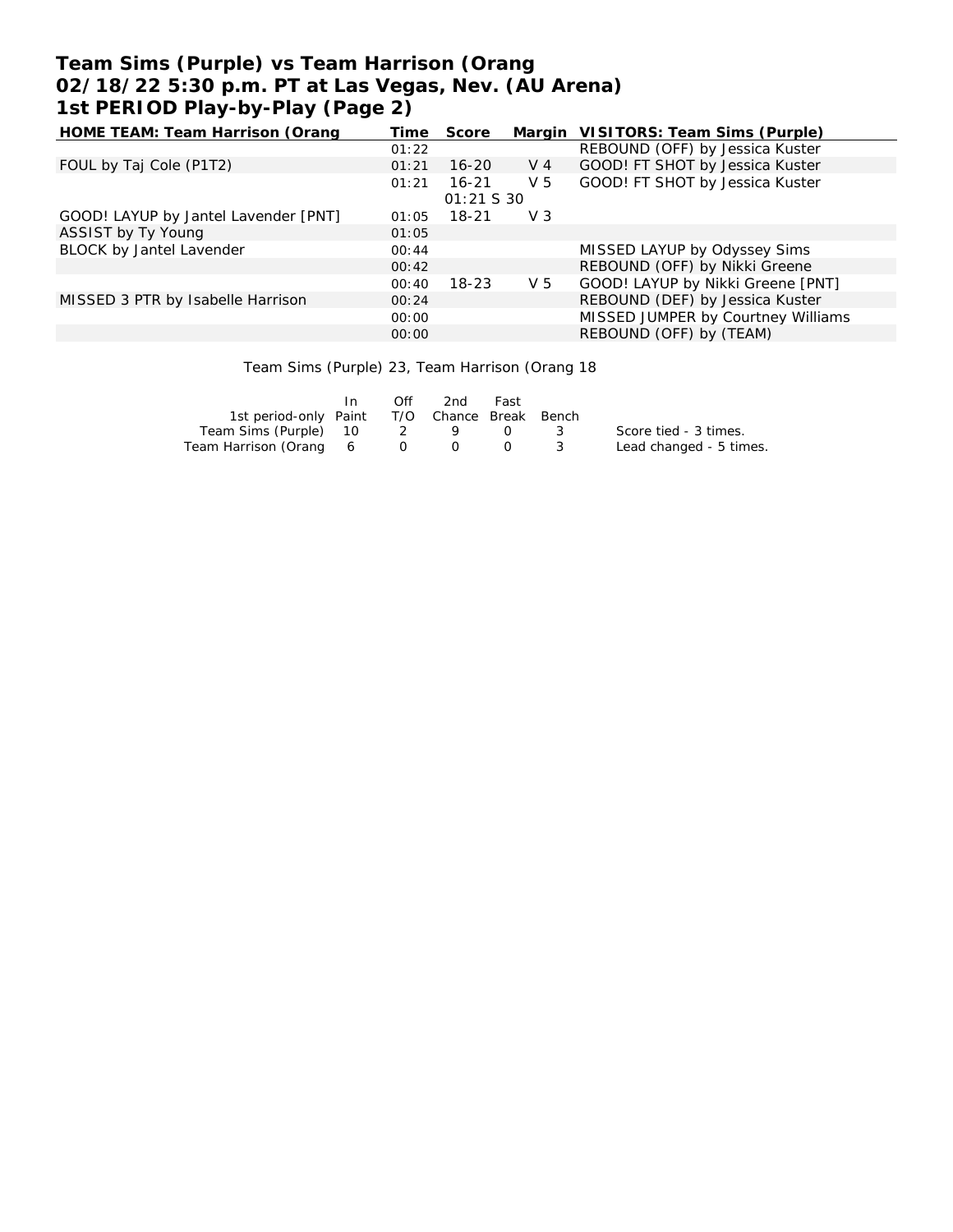# **Team Sims (Purple) vs Team Harrison (Orang 02/18/22 5:30 p.m. PT at Las Vegas, Nev. (AU Arena) 2nd PERIOD Play-by-Play (Page 1)**

| HOME TEAM: Team Harrison (Orang      | Time  | Score             |       | Margin VISITORS: Team Sims (Purple)     |
|--------------------------------------|-------|-------------------|-------|-----------------------------------------|
| SUB IN: Dominique Wilson             | 10:00 |                   |       | SUB IN: Briahanna Jackson               |
| SUB OUT: Taj Cole                    | 10:00 |                   |       | SUB IN: Akela Maize                     |
|                                      | 10:00 |                   |       | SUB IN: Brittany Carter                 |
|                                      | 10:00 |                   |       | SUB OUT: Nikki Greene                   |
|                                      | 10:00 |                   |       | SUB OUT: Odyssey Sims                   |
|                                      | 10:00 |                   |       | SUB OUT: Laurin Mincy                   |
|                                      | 09:44 |                   |       | TURNOVR by Brittany Carter              |
| MISSED LAYUP by Kirby Burkholder     | 09:31 |                   |       |                                         |
| REBOUND (OFF) by Isabelle Harrison   | 09:31 |                   |       |                                         |
| MISSED LAYUP by Isabelle Harrison    | 09:29 |                   |       | REBOUND (DEF) by Akela Maize            |
|                                      |       |                   |       |                                         |
|                                      | 09:23 | $18 - 25$         | V 7   | GOOD! JUMPER by Courtney Williams [FB]  |
| TURNOVR by (TEAM)                    | 08:56 |                   |       |                                         |
| REBOUND (DEF) by Isabelle Harrison   | 08:37 |                   |       | MISSED 3 PTR by Brittany Carter         |
| TURNOVR by Isabelle Harrison         | 08:32 |                   |       |                                         |
|                                      | 08:26 | $18 - 28$         | V 10  | GOOD! 3 PTR by Jessica Kuster           |
|                                      | 08:26 |                   |       | <b>ASSIST by Courtney Williams</b>      |
| MISSED JUMPER by Kirby Burkholder    | 08:07 |                   |       |                                         |
| REBOUND (OFF) by Jantel Lavender     | 08:07 |                   |       |                                         |
| GOOD! LAYUP by Jantel Lavender [PNT] | 08:02 | $20 - 28$         | $V_8$ |                                         |
|                                      | 07:47 | $20 - 31$         | V 11  | GOOD! 3 PTR by Brittany Carter          |
|                                      | 07:47 |                   |       | <b>ASSIST by Akela Maize</b>            |
|                                      | 07:35 |                   |       | FOUL by Akela Maize (P1T2)              |
| SUB IN: Ty Young                     | 07:35 |                   |       |                                         |
| SUB IN: Kiki Harrigan                | 07:35 |                   |       |                                         |
| SUB OUT: Isabelle Harrison           | 07:35 |                   |       |                                         |
|                                      |       |                   |       |                                         |
| SUB OUT: Kirby Burkholder            | 07:35 |                   |       |                                         |
|                                      |       | <i>O7:35 P O2</i> |       |                                         |
| MISSED 3 PTR by Lexie Brown          | 07:29 |                   |       |                                         |
| REBOUND (OFF) by Jantel Lavender     | 07:29 |                   |       |                                         |
| MISSED TIP-IN by Jantel Lavender     | 07:25 |                   |       | <b>BLOCK by Courtney Williams</b>       |
|                                      | 07:23 |                   |       | REBOUND (DEF) by Briahanna Jackson      |
| STEAL by Kiki Harrigan               | 07:19 |                   |       | TURNOVR by Briahanna Jackson            |
|                                      | 07:13 |                   |       | FOUL by Jessica Kuster (P1T3)           |
|                                      |       | <i>O7:13 P O7</i> |       |                                         |
| MISSED 3 PTR by Ty Young             | 07:06 |                   |       | REBOUND (DEF) by Akela Maize            |
|                                      | 06:57 | $20 - 33$         | V 13  | GOOD! JUMPER by Briahanna Jackson [FB]  |
| MISSED JUMPER by Jantel Lavender     | 06:28 |                   |       | REBOUND (DEF) by Courtney Williams      |
| REBOUND (DEF) by Lexie Brown         | 06:21 |                   |       | MISSED JUMPER by Courtney Williams      |
| TIMEOUT 30sec                        | 06:12 |                   |       |                                         |
| <b>TIMEOUT MEDIA</b>                 | 06:12 |                   |       |                                         |
| SUB IN: Taj Cole                     | 06:12 |                   |       |                                         |
| SUB OUT: Dominique Wilson            | 06:12 |                   |       |                                         |
| MISSED JUMPER by Ty Young            | 06:00 |                   |       | REBOUND (DEF) by Akela Maize            |
|                                      |       |                   |       |                                         |
|                                      | 05:52 |                   |       | FOUL by Akela Maize (P2T4)              |
|                                      | 05:52 |                   |       | TURNOVR by Akela Maize                  |
|                                      |       | 05:52 0 04        |       |                                         |
| TURNOVR by Jantel Lavender           | 05:30 |                   |       |                                         |
|                                      | 05:28 |                   |       | STEAL by Brittany Carter                |
|                                      | 05:24 |                   |       | <b>TURNOVR by Brittany Carter</b>       |
| STEAL by Lexie Brown                 | 05:22 |                   |       |                                         |
| TURNOVR by Kiki Harrigan             | 05:14 |                   |       |                                         |
|                                      | 05:13 |                   |       | STEAL by Jessica Kuster                 |
|                                      | 05:09 | $20 - 35$         | V 15  | GOOD! JUMPER by Courtney Williams [PNT] |
|                                      | 05:00 |                   |       | FOUL by Briahanna Jackson (P1T5)        |
| SUB IN: Isabelle Harrison            | 05:00 |                   |       | SUB IN: Rebecca Harris                  |
| SUB OUT: Jantel Lavender             | 05:00 |                   |       | SUB IN: Nikki Greene                    |
|                                      | 05:00 |                   |       | SUB IN: Odyssey Sims                    |
|                                      | 05:00 |                   |       | SUB IN: Takoia Larry                    |
|                                      | 05:00 |                   |       | SUB OUT: Briahanna Jackson              |
|                                      | 05:00 |                   |       | SUB OUT: Courtney Williams              |
|                                      | 05:00 |                   |       | SUB OUT: Akela Maize                    |
|                                      | 05:00 |                   |       |                                         |
|                                      |       |                   |       | SUB OUT: Brittany Carter                |
|                                      |       | <i>05:00 P 14</i> |       |                                         |
| MISSED JUMPER by Taj Cole            | 04:52 |                   |       |                                         |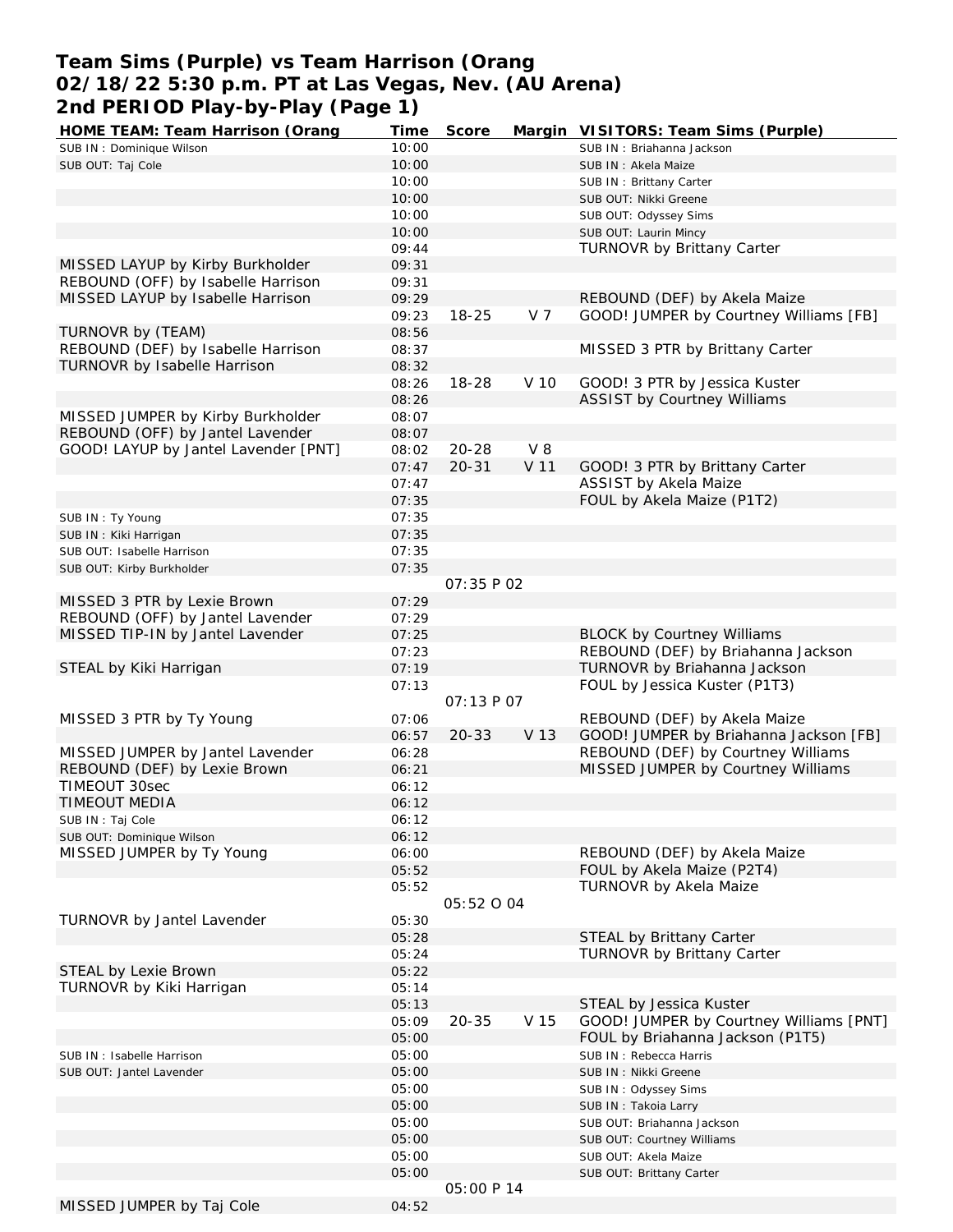# **Team Sims (Purple) vs Team Harrison (Orang 02/18/22 5:30 p.m. PT at Las Vegas, Nev. (AU Arena) 2nd PERIOD Play-by-Play (Page 2)**

| HOME TEAM: Team Harrison (Orang        | Time  | Score      |                 | Margin VISITORS: Team Sims (Purple) |
|----------------------------------------|-------|------------|-----------------|-------------------------------------|
|                                        | 04:52 |            |                 | REBOUND (DEF) by Nikki Greene       |
| FOUL by Ty Young (P1T3)                | 04:38 | $20 - 36$  | V 16            | GOOD! FT SHOT by Rebecca Harris     |
|                                        | 04:38 | $20 - 37$  | V 17            | GOOD! FT SHOT by Rebecca Harris     |
|                                        |       | 04:38 S 15 |                 |                                     |
| GOOD! LAYUP by Isabelle Harrison [PNT] | 04:21 | $22 - 37$  | V 15            |                                     |
| BLOCK by Kiki Harrigan                 | 04:09 |            |                 | MISSED LAYUP by Takoia Larry        |
| REBOUND (DEF) by Isabelle Harrison     | 04:08 |            |                 |                                     |
| GOOD! JUMPER by Ty Young [PNT]         | 04:01 | $24 - 37$  | V 13            |                                     |
| ASSIST by Taj Cole                     | 03:44 |            |                 |                                     |
| BLOCK by Kiki Harrigan                 | 03:38 |            |                 | MISSED JUMPER by Jessica Kuster     |
| REBOUND (DEF) by Isabelle Harrison     | 03:35 |            |                 |                                     |
| GOOD! JUMPER by Taj Cole               | 03:23 | $26 - 37$  | V <sub>11</sub> |                                     |
| FOUL by Isabelle Harrison (P1T4)       | 03:17 |            |                 |                                     |
| SUB IN : Jantel Lavender               | 03:17 |            |                 | SUB IN: Briahanna Jackson           |
| SUB IN: Kirby Burkholder               | 03:17 |            |                 | SUB OUT: Odyssey Sims               |
| SUB OUT: Kiki Harrigan                 | 03:17 |            |                 |                                     |
| SUB OUT: Lexie Brown                   | 03:17 |            |                 |                                     |
|                                        | 03:13 |            |                 | SUB IN: Laurin Mincy                |
|                                        | 03:13 |            |                 | SUB IN: Courtney Williams           |
|                                        | 03:13 |            |                 | SUB OUT: Jessica Kuster             |
|                                        | 03:13 |            |                 | SUB OUT: Takoia Larry               |
|                                        |       | 03:17 P 99 |                 |                                     |
| REBOUND (DEF) by Isabelle Harrison     | 03:11 |            |                 | MISSED 3 PTR by Laurin Mincy        |
| GOOD! LAYUP by Isabelle Harrison [PNT] | 03:04 | $28 - 37$  | V <sub>9</sub>  |                                     |
| BLOCK by Isabelle Harrison             | 02:57 |            |                 | MISSED LAYUP by Rebecca Harris      |
| REBOUND (DEF) by Jantel Lavender       | 02:55 |            |                 |                                     |
| GOOD! FT SHOT by Taj Cole              | 02:24 | 29-37      | $V_8$           | FOUL by Briahanna Jackson (P2T6)    |
| GOOD! FT SHOT by Taj Cole              | 02:24 | $30 - 37$  | V <sub>7</sub>  |                                     |
|                                        | 02:24 |            |                 | SUB IN: Odyssey Sims                |
|                                        | 02:24 |            |                 | SUB OUT: Briahanna Jackson          |
|                                        |       | 02:24 S 14 |                 |                                     |
|                                        | 02:15 | 30-39      | V <sub>9</sub>  | GOOD! JUMPER by Courtney Williams   |
|                                        | 02:00 |            |                 | SUB IN: Jessica Kuster              |
|                                        | 02:00 |            |                 | SUB OUT: Rebecca Harris             |
| GOOD! LAYUP by Jantel Lavender [PNT]   | 01:58 | 32-39      | V <sub>7</sub>  |                                     |
| ASSIST by Ty Young                     | 01:58 |            |                 |                                     |
|                                        | 01:35 | $32 - 41$  | V <sub>9</sub>  | GOOD! LAYUP by Laurin Mincy [PNT]   |
|                                        |       |            |                 | <b>ASSIST by Courtney Williams</b>  |
| TIMEOUT 30sec                          | 01:35 |            |                 |                                     |
|                                        | 01:20 |            |                 |                                     |
| SUB IN: Dominique Wilson               | 01:20 |            |                 |                                     |
| SUB OUT: Ty Young                      | 01:20 |            |                 |                                     |
| GOOD! JUMPER by Taj Cole               | 01:17 | $34 - 41$  | V <sub>7</sub>  |                                     |
|                                        | 00:53 |            |                 | TURNOVR by Odyssey Sims             |
| STEAL by Jantel Lavender               | 00:52 |            |                 |                                     |
| MISSED JUMPER by Jantel Lavender       | 00:39 |            |                 | REBOUND (DEF) by Nikki Greene       |
| REBOUND (DEF) by Jantel Lavender       | 00:23 |            |                 | MISSED JUMPER by Nikki Greene       |
| GOOD! LAYUP by Taj Cole [PNT]          | 00:03 | $36 - 41$  | V <sub>5</sub>  |                                     |
|                                        | 00:01 |            |                 | MISSED 3 PTR by Odyssey Sims        |
|                                        | 00:01 |            |                 | REBOUND (OFF) by (TEAM)             |

Team Sims (Purple) 41, Team Harrison (Orang 36

|                                              | Off | 2nd          | Fast |                         |
|----------------------------------------------|-----|--------------|------|-------------------------|
| 2nd period-only Paint T/O Chance Break Bench |     |              |      |                         |
| Team Sims (Purple) 4 5 0 4                   |     |              |      | Score tied - 0 times.   |
| Team Harrison (Orang 12                      |     | $0 \qquad 2$ |      | Lead changed - 0 times. |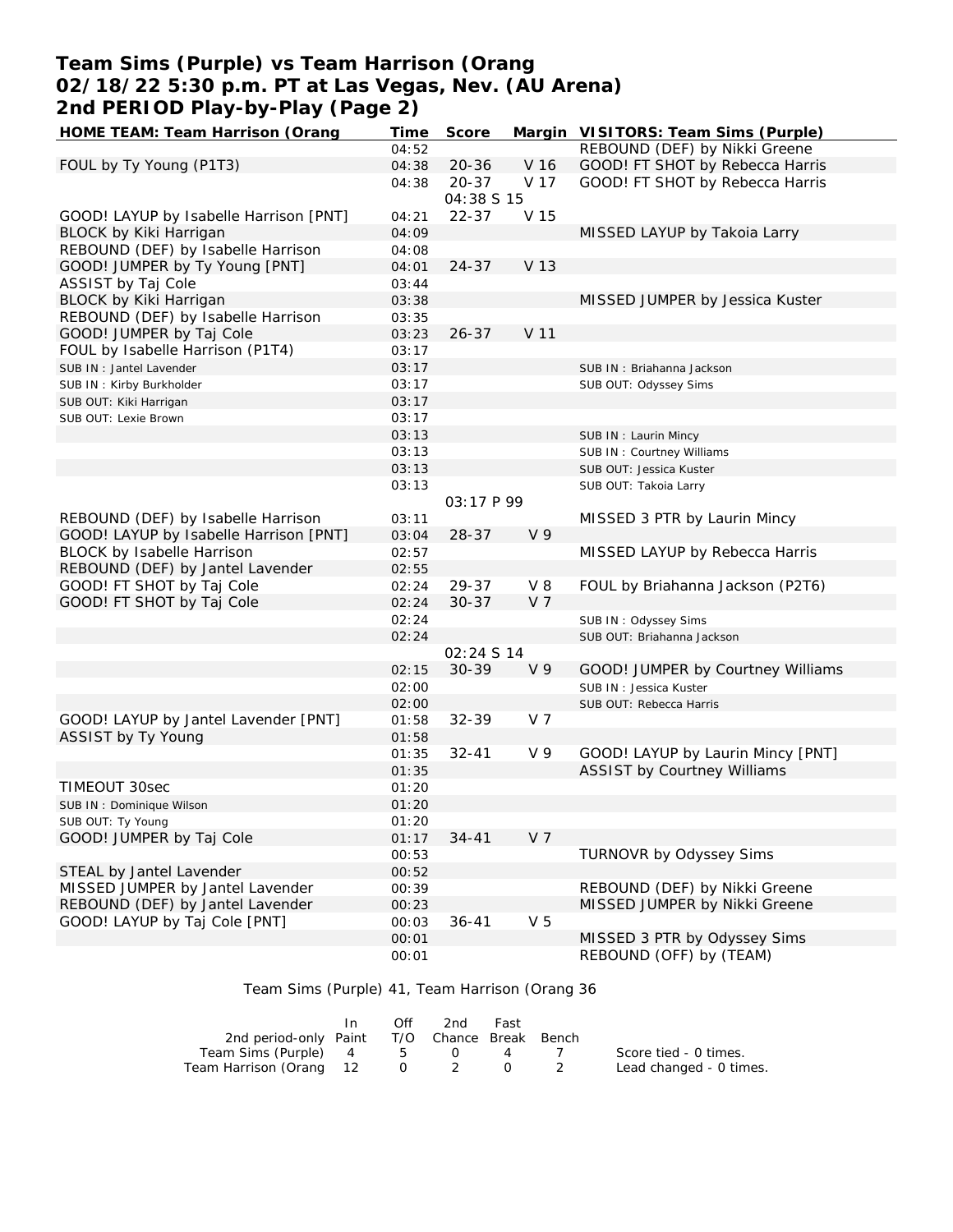## **Team Sims (Purple) vs Team Harrison (Orang 02/18/22 5:30 p.m. PT at Las Vegas, Nev. (AU Arena) 3rd PERIOD Play-by-Play (Page 1)**

| HOME TEAM: Team Harrison (Orang       | Time  | Score      |                 | Margin VISITORS: Team Sims (Purple) |
|---------------------------------------|-------|------------|-----------------|-------------------------------------|
| SUB IN: Dominique Wilson              | 10:00 |            |                 |                                     |
| SUB OUT: Lexie Brown                  | 10:00 |            |                 |                                     |
| <b>BLOCK by Taj Cole</b>              | 09:54 |            |                 | MISSED LAYUP by Odyssey Sims        |
|                                       | 09:54 |            |                 | REBOUND (OFF) by (TEAM)             |
| FOUL by Dominique Wilson (P1T1)       | 09:45 | $36 - 42$  | V6              | GOOD! FT SHOT by Nikki Greene       |
|                                       | 09:45 | $36 - 43$  | V 7             | GOOD! FT SHOT by Nikki Greene       |
|                                       |       | 09:45 \$54 |                 |                                     |
|                                       |       |            |                 |                                     |
| MISSED JUMPER by Isabelle Harrison    | 09:23 |            |                 |                                     |
| REBOUND (OFF) by Dominique Wilson     | 09:23 |            |                 |                                     |
| GOOD! LAYUP by Dominique Wilson [PNT] | 09:20 | 38-43      | V <sub>5</sub>  |                                     |
|                                       | 09:03 | $38 - 46$  | $V_8$           | GOOD! 3 PTR by Odyssey Sims         |
|                                       | 09:03 |            |                 | <b>ASSIST by Courtney Williams</b>  |
| MISSED 3 PTR by Isabelle Harrison     | 08:49 |            |                 | REBOUND (DEF) by Courtney Williams  |
|                                       | 08:39 | 38-48      | V 10            | GOOD! JUMPER by Courtney Williams   |
| TURNOVR by Kirby Burkholder           | 08:22 |            |                 |                                     |
| REBOUND (DEF) by Jantel Lavender      | 08:09 |            |                 | MISSED 3 PTR by Odyssey Sims        |
| GOOD! FT SHOT by Dominique Wilson     | 07:51 | 39-48      | V <sub>9</sub>  | FOUL by Courtney Williams (P1T1)    |
| GOOD! FT SHOT by Dominique Wilson     | 07:51 | 40-48      | V8              |                                     |
|                                       |       | 07:51 S 38 |                 |                                     |
|                                       |       |            |                 |                                     |
|                                       | 07:34 | $40 - 51$  | V 11            | GOOD! 3 PTR by Jessica Kuster       |
|                                       | 07:34 |            |                 | ASSIST by Nikki Greene              |
| TURNOVR by Taj Cole                   | 07:17 |            |                 |                                     |
|                                       | 07:14 |            |                 | STEAL by Nikki Greene               |
|                                       | 07:11 |            |                 | MISSED JUMPER by Courtney Williams  |
|                                       | 07:11 |            |                 | REBOUND (OFF) by Laurin Mincy       |
| BLOCK by Jantel Lavender              | 07:08 |            |                 | MISSED LAYUP by Laurin Mincy        |
|                                       | 07:06 |            |                 | REBOUND (OFF) by Courtney Williams  |
| FOUL by Isabelle Harrison (P2T2)      | 07:02 |            |                 |                                     |
| SUB IN: Ty Young                      | 07:02 |            |                 |                                     |
| SUB OUT: Isabelle Harrison            | 07:02 |            |                 |                                     |
|                                       |       | 07:02 P 23 |                 |                                     |
|                                       | 06:51 | $40 - 53$  | V 13            | GOOD! LAYUP by Odyssey Sims [PNT]   |
|                                       |       |            |                 |                                     |
| MISSED 3 PTR by Dominique Wilson      | 06:43 |            |                 | REBOUND (DEF) by Jessica Kuster     |
|                                       | 06:33 | 40-56      | V 16            | GOOD! 3 PTR by Laurin Mincy         |
|                                       | 06:33 |            |                 | ASSIST by Odyssey Sims              |
| TIMEOUT 30sec                         | 06:29 |            |                 |                                     |
| TIMEOUT MEDIA                         | 06:29 |            |                 |                                     |
| SUB IN: Kiki Harrigan                 | 06:29 |            |                 |                                     |
| SUB OUT: Kirby Burkholder             | 06:29 |            |                 |                                     |
| FOUL by Jantel Lavender (P2T3)        | 06:14 |            |                 |                                     |
| TURNOVR by Jantel Lavender            | 06:14 |            |                 |                                     |
|                                       |       | 06:14 0 23 |                 |                                     |
|                                       | 06:06 |            |                 | MISSED JUMPER by Courtney Williams  |
|                                       | 06:06 |            |                 | REBOUND (OFF) by Nikki Greene       |
|                                       |       |            |                 | MISSED LAYUP by Nikki Greene        |
| BLOCK by Kiki Harrigan                | 05:51 |            |                 |                                     |
|                                       | 05:49 |            |                 | REBOUND (OFF) by (TEAM)             |
|                                       | 05:37 |            |                 | MISSED 3 PTR by Jessica Kuster      |
|                                       | 05:37 |            |                 | REBOUND (OFF) by Odyssey Sims       |
|                                       | 05:20 | 40-58      | V 18            | GOOD! JUMPER by Courtney Williams   |
| MISSED LAYUP by Ty Young              | 05:00 |            |                 | REBOUND (DEF) by Jessica Kuster     |
|                                       | 04:44 | 40-60      | V 20            | GOOD! JUMPER by Laurin Mincy        |
| MISSED LAYUP by Kiki Harrigan         | 04:19 |            |                 |                                     |
| REBOUND (OFF) by Kiki Harrigan        | 04:19 |            |                 |                                     |
| GOOD! LAYUP by Kiki Harrigan [PNT]    | 04:15 | $42 - 60$  | V 18            |                                     |
|                                       | 03:57 |            |                 | MISSED JUMPER by Courtney Williams  |
|                                       | 03:57 |            |                 | REBOUND (OFF) by Nikki Greene       |
| REBOUND (DEF) by Kiki Harrigan        |       |            |                 | MISSED TIP-IN by Nikki Greene       |
|                                       | 03:53 |            |                 |                                     |
| MISSED 3 PTR by Taj Cole              | 03:33 |            |                 | REBOUND (DEF) by Odyssey Sims       |
|                                       | 03:08 | $42 - 63$  | V <sub>21</sub> | GOOD! 3 PTR by Odyssey Sims         |
|                                       | 03:08 |            |                 | <b>ASSIST by Courtney Williams</b>  |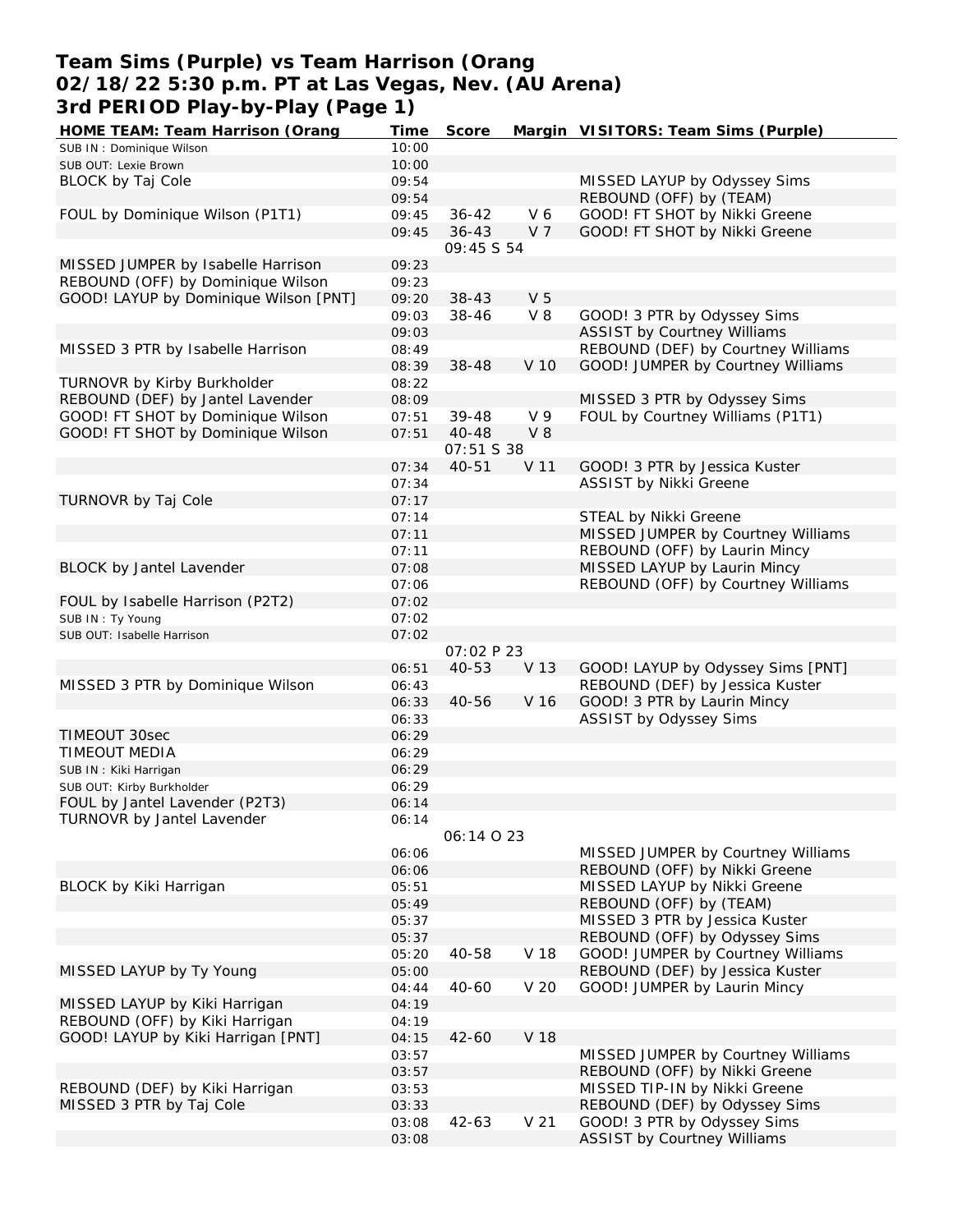# **Team Sims (Purple) vs Team Harrison (Orang 02/18/22 5:30 p.m. PT at Las Vegas, Nev. (AU Arena) 3rd PERIOD Play-by-Play (Page 2)**

| HOME TEAM: Team Harrison (Orang      | Time  | Score       |                 | Margin VISITORS: Team Sims (Purple) |
|--------------------------------------|-------|-------------|-----------------|-------------------------------------|
| MISSED LAYUP by Ty Young             | 02:46 |             |                 |                                     |
| REBOUND (OFF) by Isabelle Harrison   | 02:46 |             |                 |                                     |
| MISSED JUMPER by Dominique Wilson    | 02:42 |             |                 | REBOUND (DEF) by Jessica Kuster     |
| BLOCK by Isabelle Harrison           | 02:27 |             |                 | MISSED LAYUP by Courtney Williams   |
| REBOUND (DEF) by Ty Young            | 02:25 |             |                 |                                     |
|                                      | 02:23 |             |                 | FOUL by Nikki Greene (P2T2)         |
| <b>TIMEOUT MEDIA</b>                 | 02:23 |             |                 |                                     |
| GOOD! FT SHOT by Taj Cole            | 02:23 | $43 - 63$   | V 20            |                                     |
| MISSED FT SHOT by Taj Cole           | 02:23 |             |                 |                                     |
| REBOUND (OFF) by Jantel Lavender     | 02:23 |             |                 |                                     |
| SUB IN: Isabelle Harrison            | 02:23 |             |                 | SUB IN: Rebecca Harris              |
| SUB IN : Lexie Brown                 | 02:23 |             |                 | SUB IN: Briahanna Jackson           |
| SUB OUT: Kiki Harrigan               | 02:23 |             |                 | SUB IN: Brittany Carter             |
| SUB OUT: Dominique Wilson            | 02:23 |             |                 | SUB IN: Akela Maize                 |
|                                      | 02:23 |             |                 | SUB OUT: Nikki Greene               |
|                                      | 02:23 |             |                 | SUB OUT: Jessica Kuster             |
|                                      | 02:23 |             |                 | SUB OUT: Courtney Williams          |
|                                      | 02:23 |             |                 | SUB OUT: Odyssey Sims               |
|                                      |       | 02:23 \$ 14 |                 |                                     |
| GOOD! LAYUP by Jantel Lavender [PNT] | 02:14 | $45 - 63$   | V 18            |                                     |
| ASSIST by Taj Cole                   | 02:14 |             |                 |                                     |
|                                      | 01:52 | $45 - 65$   | V 20            | GOOD! JUMPER by Briahanna Jackson   |
| MISSED JUMPER by Jantel Lavender     | 01:33 |             |                 | REBOUND (DEF) by Brittany Carter    |
| <b>BLOCK by Isabelle Harrison</b>    | 01:22 |             |                 | MISSED 3 PTR by Rebecca Harris      |
| REBOUND (DEF) by Ty Young            | 01:20 |             |                 |                                     |
| GOOD! 3 PTR by Lexie Brown           | 01:14 | 48-65       | V 17            |                                     |
| ASSIST by Isabelle Harrison          | 01:14 |             |                 |                                     |
|                                      | 00:52 |             |                 | TURNOVR by Akela Maize              |
| STEAL by Isabelle Harrison           | 00:49 |             |                 |                                     |
| GOOD! 3 PTR by Taj Cole              | 00:36 | $51 - 65$   | V <sub>14</sub> |                                     |
| ASSIST by Jantel Lavender            | 00:36 |             |                 |                                     |
|                                      | 00:11 | $51 - 67$   | V 16            | GOOD! LAYUP by Rebecca Harris [PNT] |
| GOOD! JUMPER by Taj Cole             | 00:03 | 53-67       | V <sub>14</sub> |                                     |

Team Sims (Purple) 67, Team Harrison (Orang 53

|                                              | Off | 2nd | Fast     |                |                         |
|----------------------------------------------|-----|-----|----------|----------------|-------------------------|
| 3rd period-only Paint T/O Chance Break Bench |     |     |          |                |                         |
| Team Sims (Purple) 4                         |     | 4 6 | $\Omega$ | $\overline{4}$ | Score tied - 0 times.   |
| Team Harrison (Orang 6 3 6                   |     |     |          | 6              | Lead changed - 0 times. |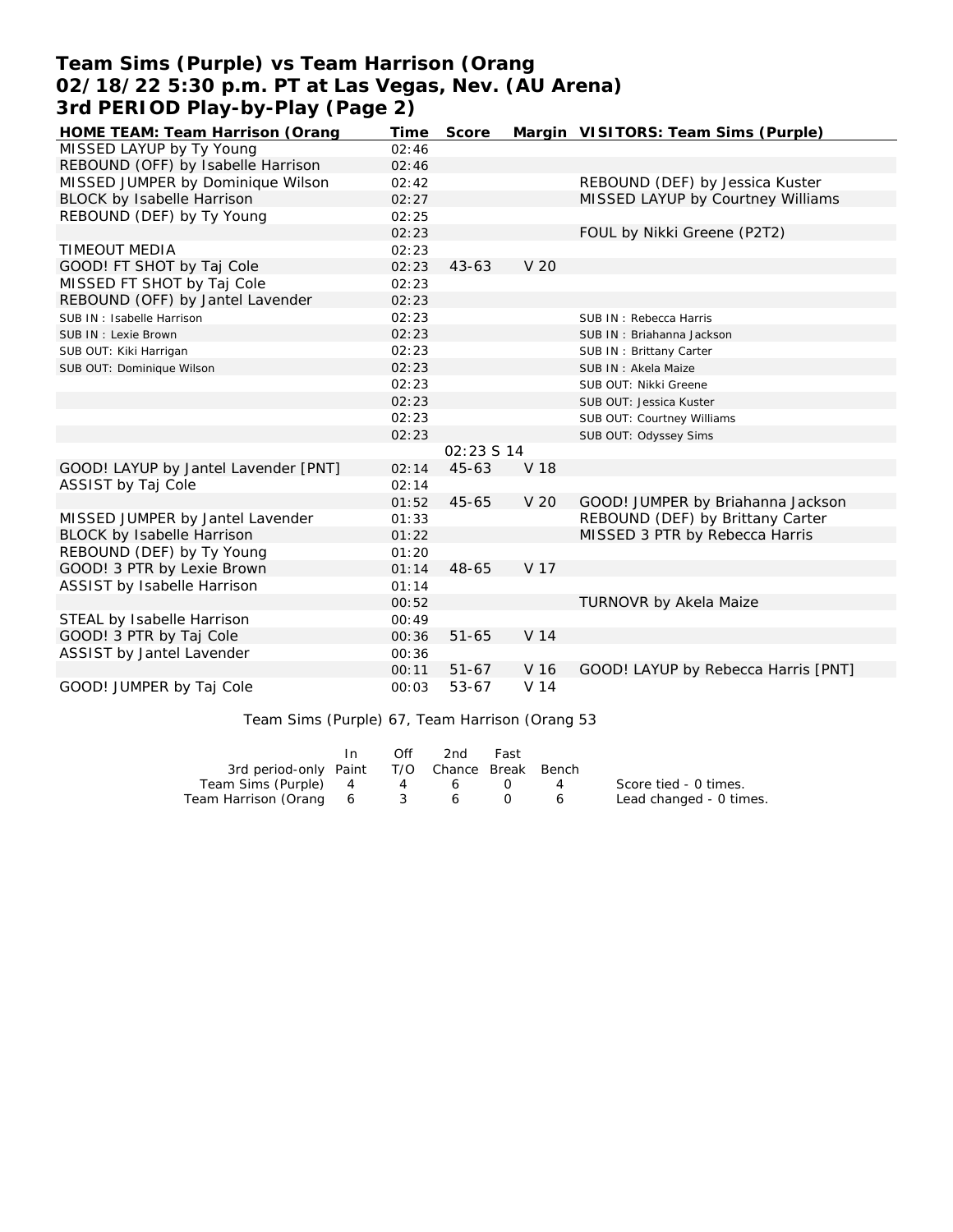## **Team Sims (Purple) vs Team Harrison (Orang 02/18/22 5:30 p.m. PT at Las Vegas, Nev. (AU Arena) 4th PERIOD Play-by-Play (Page 1)**

| HOME TEAM: Team Harrison (Orang        | Time  | Score      |                | Margin VISITORS: Team Sims (Purple)     |
|----------------------------------------|-------|------------|----------------|-----------------------------------------|
| SUB IN: Ty Young                       | 10:00 |            |                |                                         |
| SUB OUT: Kirby Burkholder              | 10:00 |            |                |                                         |
| GOOD! LAYUP by Jantel Lavender [PNT]   | 09:48 | $55 - 67$  | V 12           |                                         |
| ASSIST by Taj Cole                     | 09:48 |            |                |                                         |
| REBOUND (DEF) by Lexie Brown           | 09:31 |            |                | MISSED JUMPER by Courtney Williams      |
| MISSED JUMPER by Taj Cole              | 09:21 |            |                | REBOUND (DEF) by Odyssey Sims           |
| REBOUND (DEF) by Taj Cole              | 09:13 |            |                | MISSED LAYUP by Odyssey Sims            |
| GOOD! LAYUP by Taj Cole [PNT]          | 09:06 | $57 - 67$  | V 10           |                                         |
|                                        | 08:47 | 57-70      | V 13           | GOOD! 3 PTR by Courtney Williams        |
|                                        | 08:47 |            |                | ASSIST by Odyssey Sims                  |
| MISSED JUMPER by Jantel Lavender       | 08:19 |            |                | REBOUND (DEF) by Courtney Williams      |
| FOUL by Isabelle Harrison (P3T4)       | 08:12 |            |                |                                         |
|                                        |       | 08:12 P 99 |                |                                         |
|                                        |       |            |                |                                         |
|                                        | 08:10 | $57 - 72$  | V 15           | GOOD! JUMPER by Courtney Williams       |
|                                        | 08:10 |            |                | ASSIST by Jessica Kuster                |
| GOOD! LAYUP by Jantel Lavender [PNT]   | 07:52 | 59-72      | V 13           |                                         |
| ASSIST by Isabelle Harrison            | 07:52 |            |                |                                         |
|                                        | 07:37 |            |                | TURNOVR by Courtney Williams            |
| SUB IN: Kiki Harrigan                  | 07:37 |            |                |                                         |
| SUB IN: Dominique Wilson               | 07:37 |            |                |                                         |
| SUB OUT: Isabelle Harrison             | 07:37 |            |                |                                         |
| SUB OUT: Lexie Brown                   | 07:37 |            |                |                                         |
| GOOD! 3 PTR by Taj Cole                | 07:21 | $62 - 72$  | V 10           |                                         |
| ASSIST by Ty Young                     | 07:20 |            |                |                                         |
|                                        | 07:08 | $62 - 74$  | V 12           | GOOD! JUMPER by Jessica Kuster          |
|                                        | 07:08 |            |                | ASSIST by Odyssey Sims                  |
| GOOD! LAYUP by Taj Cole [PNT]          | 06:46 | 64-74      | V 10           |                                         |
|                                        | 06:38 |            |                | TURNOVR by Odyssey Sims                 |
| STEAL by Taj Cole                      | 06:37 |            |                |                                         |
| GOOD! 3 PTR by Taj Cole                | 06:20 | $67 - 74$  | V <sub>7</sub> |                                         |
| REBOUND (DEF) by Ty Young              | 06:01 |            |                | MISSED 3 PTR by Odyssey Sims            |
| MISSED FT SHOT by Dominique Wilson     | 05:41 |            |                | FOUL by Nikki Greene (P3T3)             |
| REBOUND (OFF) by (DEADBALL)            | 05:41 |            |                |                                         |
| MISSED FT SHOT by Dominique Wilson     | 05:41 |            |                |                                         |
| REBOUND (OFF) by Kiki Harrigan         | 05:41 |            |                |                                         |
|                                        |       |            |                |                                         |
| SUB IN: Isabelle Harrison              | 05:41 |            |                |                                         |
| SUB IN: Kirby Burkholder               | 05:41 |            |                |                                         |
| SUB OUT: Jantel Lavender               | 05:41 |            |                |                                         |
| SUB OUT: Ty Young                      | 05:41 |            |                |                                         |
|                                        |       | 05:41 S 38 |                |                                         |
| MISSED JUMPER by Taj Cole              | 05:32 |            |                | REBOUND (DEF) by Laurin Mincy           |
|                                        | 05:14 | $67 - 76$  | V <sub>9</sub> | GOOD! JUMPER by Courtney Williams [PNT] |
| MISSED JUMPER by Isabelle Harrison     | 04:55 |            |                | REBOUND (DEF) by Jessica Kuster         |
|                                        | 04:46 | 67-78      | V 11           | GOOD! JUMPER by Odyssey Sims            |
| MISSED JUMPER by Taj Cole              | 04:19 |            |                | <b>BLOCK by Nikki Greene</b>            |
| REBOUND (OFF) by Isabelle Harrison     | 04:19 |            |                |                                         |
| GOOD! LAYUP by Isabelle Harrison [PNT] | 04:18 | 69-78      | V <sub>9</sub> |                                         |
|                                        | 04:18 |            |                | FOUL by Jessica Kuster (P2T4)           |
| TIMEOUT media                          | 04:18 |            |                |                                         |
| MISSED FT SHOT by Isabelle Harrison    | 04:18 |            |                |                                         |
| REBOUND (OFF) by Isabelle Harrison     | 04:18 |            |                |                                         |
| SUB IN: Ty Young                       | 04:18 |            |                |                                         |
| SUB OUT: Kiki Harrigan                 | 04:18 |            |                |                                         |
| MISSED JUMPER by Isabelle Harrison     | 04:07 |            |                | REBOUND (DEF) by Courtney Williams      |
|                                        | 03:42 |            |                | TURNOVR by Odyssey Sims                 |
| MISSED LAYUP by Isabelle Harrison      | 03:31 |            |                | REBOUND (DEF) by Jessica Kuster         |
|                                        | 03:23 | 69-81      | V 12           | GOOD! 3 PTR by Laurin Mincy             |
|                                        | 03:23 |            |                | ASSIST by Odyssey Sims                  |
| FOUL by Taj Cole (P2T5)                | 03:07 |            |                |                                         |
| TURNOVR by Taj Cole                    |       |            |                |                                         |
|                                        | 03:07 |            |                |                                         |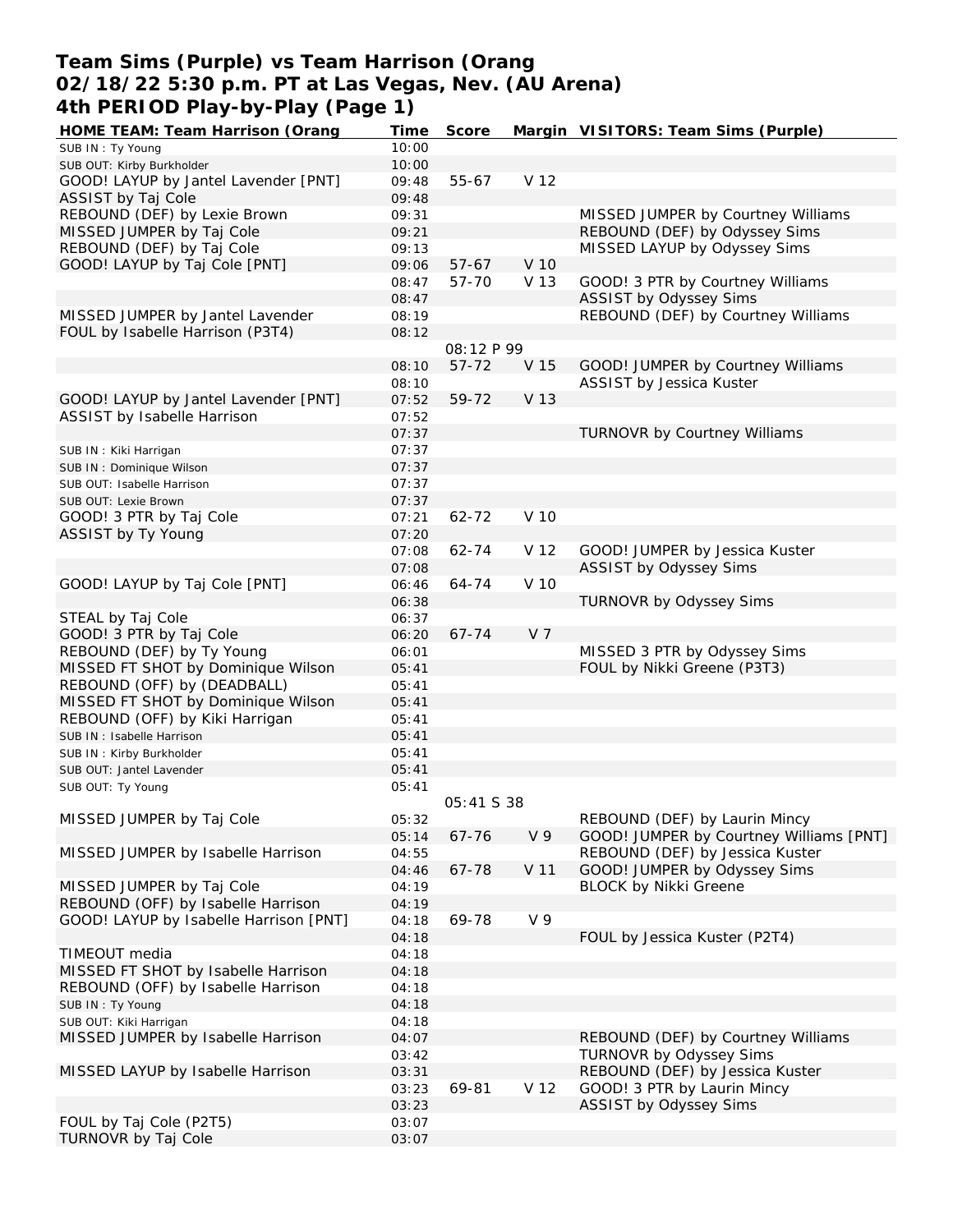# **Team Sims (Purple) vs Team Harrison (Orang 02/18/22 5:30 p.m. PT at Las Vegas, Nev. (AU Arena) 4th PERIOD Play-by-Play (Page 2)**

| HOME TEAM: Team Harrison (Orang    | Time  | Score       |                 | Margin VISITORS: Team Sims (Purple) |
|------------------------------------|-------|-------------|-----------------|-------------------------------------|
| SUB IN : Jantel Lavender           | 03:07 |             |                 |                                     |
| SUB OUT: Kirby Burkholder          | 03:07 |             |                 |                                     |
|                                    |       | 03:07 0 99  |                 |                                     |
| REBOUND (DEF) by Isabelle Harrison | 02:46 |             |                 | MISSED LAYUP by Jessica Kuster      |
| MISSED 3 PTR by Ty Young           | 02:37 |             |                 | REBOUND (DEF) by Courtney Williams  |
|                                    | 02:28 |             |                 | TIMEOUT 30sec                       |
|                                    | 02:17 |             |                 | MISSED 3 PTR by Laurin Mincy        |
|                                    | 02:17 |             |                 | REBOUND (OFF) by Odyssey Sims       |
| REBOUND (DEF) by Isabelle Harrison | 02:06 |             |                 | MISSED JUMPER by Courtney Williams  |
| MISSED JUMPER by Jantel Lavender   | 01:45 |             |                 | REBOUND (DEF) by Jessica Kuster     |
|                                    | 01:26 |             |                 | MISSED LAYUP by Odyssey Sims        |
|                                    | 01:26 |             |                 | REBOUND (OFF) by Jessica Kuster     |
| FOUL by Ty Young (P2T6)            | 01:24 |             |                 |                                     |
| <b>TIMEOUT TEAM</b>                | 01:24 |             |                 |                                     |
|                                    |       | 01:24 P 30  |                 |                                     |
| REBOUND (DEF) by Taj Cole          | 01:17 |             |                 | MISSED 3 PTR by Jessica Kuster      |
| TURNOVR by Taj Cole                | 01:07 |             |                 |                                     |
|                                    | 01:06 |             |                 | STEAL by Laurin Mincy               |
| REBOUND (DEF) by Dominique Wilson  | 00:51 |             |                 | MISSED JUMPER by Courtney Williams  |
| FOUL by Dominique Wilson (P2T7)    | 00:38 |             |                 |                                     |
| <b>TURNOVR by Dominique Wilson</b> | 00:38 |             |                 |                                     |
|                                    |       | 00:38 0 99  |                 |                                     |
|                                    | 00:27 | 69-83       | V <sub>14</sub> | GOOD! LAYUP by Odyssey Sims [PNT]   |
|                                    | 00:22 |             |                 | FOUL by Odyssey Sims (P1T5)         |
|                                    |       | 00:22 P 14  |                 |                                     |
|                                    | 00:18 |             |                 | FOUL by Courtney Williams (P2T6)    |
|                                    | 00:18 |             |                 | <b>TIMEOUT TEAM</b>                 |
| GOOD! FT SHOT by Taj Cole          | 00:18 | 70-83       | V 13            |                                     |
| GOOD! FT SHOT by Taj Cole          | 00:18 | $71 - 83$   | V 12            |                                     |
|                                    | 00:18 |             |                 | <b>TIMEOUT TEAM</b>                 |
|                                    |       | 00:18 P 14  |                 |                                     |
| FOUL by Isabelle Harrison (P4T8)   | 00:17 | $71 - 84$   | V 13            | GOOD! FT SHOT by Jessica Kuster     |
|                                    | 00:17 | $71 - 85$   | V 14            | GOOD! FT SHOT by Jessica Kuster     |
|                                    |       | OO: 17 P 30 |                 |                                     |
| MISSED JUMPER by Taj Cole          | 00:10 |             |                 | REBOUND (DEF) by Odyssey Sims       |
|                                    | 00:02 | $71 - 87$   | V 16            | GOOD! LAYUP by Nikki Greene [PNT]   |
|                                    | 00:02 |             |                 | <b>ASSIST by Laurin Mincy</b>       |

#### Team Sims (Purple) 87, Team Harrison (Orang 71

|                                              | In | Off | 2nd       | Fast |                         |
|----------------------------------------------|----|-----|-----------|------|-------------------------|
| 4th period-only Paint T/O Chance Break Bench |    |     |           |      |                         |
| Team Sims (Purple) 6                         |    | - 2 | $\bigcap$ |      | Score tied - 0 times.   |
| Team Harrison (Orang 10                      |    |     | 6 2       |      | Lead changed - 0 times. |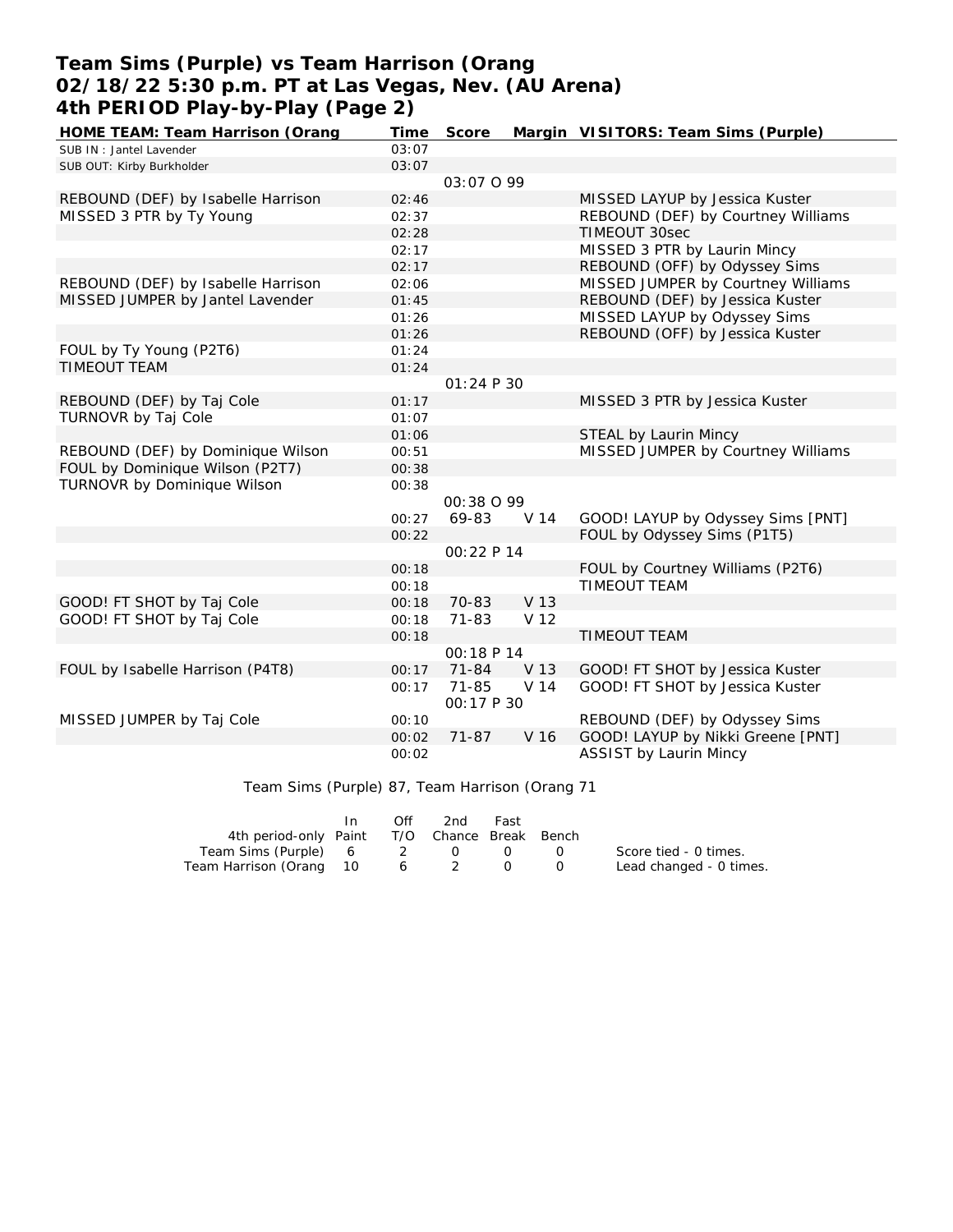#### **Official Basketball Box Score -- 1st Period-Only Team Sims (Purple) vs Team Harrison (Orang 02/18/22 5:30 p.m. PT at Las Vegas, Nev. (AU Arena)**

**Team Sims (Purple) 23**

|    |                                                                  |         | Total    | 3-Ptr         |         | Rebounds |               |                 |    |                |   |    |                |     |                      |
|----|------------------------------------------------------------------|---------|----------|---------------|---------|----------|---------------|-----------------|----|----------------|---|----|----------------|-----|----------------------|
| ## | Player                                                           |         |          | FG-FGA FG-FGA | FT-FTA  | Off Def  |               | Tot             | PF | TP             |   | TO | <b>BIK</b>     | Stl | Min                  |
| 10 | <b>Courtney Williams</b>                                         | $\star$ | $1 - 4$  | $0 - 0$       | $0-0$   | Ο        | O             |                 | O  | ⌒              |   |    | O              |     | 10                   |
| 23 | Laurin Mincy                                                     | $\star$ | $0 - 2$  | $0 - 2$       | $0 - 0$ |          |               | $\overline{2}$  | O  |                |   | Ő  | $\overline{O}$ |     |                      |
| 30 | Jessica Kuster                                                   | $\star$ | $0 - 1$  | $0-0$         | $2 - 2$ |          | 3             | $\mathcal{A}$   | O  | ⌒              |   | Ω  | O              |     | 8                    |
| 54 | Nikki Greene                                                     | $\star$ | $4 - 5$  | $0 - 0$       | $0 - 0$ |          |               | 2               |    | 8 <sup>1</sup> | O | Ο  | $\Omega$       |     | 10                   |
| 99 | <b>Odyssey Sims</b>                                              | $\star$ | $3 - 5$  | 1-1           | $1 - 2$ | 0        | $\mathcal{P}$ | 2               | O  | 8              |   |    | 0              |     | 10                   |
| 15 | Rebecca Harris                                                   |         | $1 - 2$  | $1 - 1$       | $0 - 0$ | O        | O             | Ω               | O  | 3 <sup>1</sup> | 0 | Ω  | $\Omega$       | 0   | 4                    |
|    | Team                                                             |         |          |               |         | 2        | 2             | 4               |    |                |   |    |                |     |                      |
|    | Totals                                                           |         | $9 - 19$ | $2 - 4$       | $3 - 4$ | 5        | 9             | 14 <sub>1</sub> |    | 23             | 4 |    | 0              |     |                      |
|    | $FG \%$ :<br>$9 - 19$<br>47.4%<br>$3FG \%$ :<br>50.0%<br>$2 - 4$ |         |          |               |         |          |               |                 |    |                |   |    |                |     | Deadball<br>Rebounds |

1

3FG %: 2-4 50.0% FT %: 3-4 75.0%

### **Team Harrison (Orang 18**

|    |                         |         | Total    | 3-Ptr<br>Rebounds |         |                |          |                |                |                 |                |                  |          |     |         |
|----|-------------------------|---------|----------|-------------------|---------|----------------|----------|----------------|----------------|-----------------|----------------|------------------|----------|-----|---------|
| ## | Player                  |         |          | FG-FGA FG-FGA     | FT-FTA  | Off Def Tot    |          |                | PF             | TPI             | A              |                  | TO BIK   | Stl | Min     |
| 02 | Isabelle Harrison       | $\star$ | l -5     | $0 - 1$           | $O - O$ | 0              |          |                | Ο              | າ               |                |                  |          |     | 10      |
| 04 | Lexie Brown             | $\star$ | $1 - 1$  | $1 - 1$           | $0 - 0$ | 0              | $\Omega$ |                | $\Omega$       | 3               | Ο              |                  | O        |     | 10      |
| 07 | Jantel Lavender         | $\star$ | $3 - 4$  | $1 - 1$           | $0-0$   | 0              | 2        | ◠              |                | ⇁               | 2              | $\left( \right)$ |          |     | 10      |
| 14 | Taj Cole                | $\star$ | $0 - 2$  | $0 - 1$           | $0 - 0$ | O              | 2        | $\overline{2}$ |                | O               | 2              | O                | $\Omega$ | 0   | 10      |
| 20 | Kirby Burkholder        | $\star$ | $1 - 2$  | $1 - 1$           | $O-O$   | O              | $\Omega$ |                | Ο              | 3               | 0              | Ω                | Ω        | 0   | 3       |
| 01 | Ty Young                |         | 1-1      | $0 - 0$           | $1 - 2$ | $\Omega$       | $\Omega$ | 0              | $\Omega$       | 3 <sub>l</sub>  | $\overline{2}$ | $\Omega$         | $\Omega$ | 0   | 6       |
|    | Team                    |         |          |                   |         | 0              | 0        | 0              |                |                 |                |                  |          |     |         |
|    | <b>Totals</b>           |         | $7 - 15$ | $3 - 5$           | $1 - 2$ | $\overline{O}$ | 5        | 5              | $\overline{2}$ | 18 <sub>l</sub> | 7              | っ                |          |     |         |
|    | FG $\%$ : 7-15<br>46.7% |         |          |                   |         |                |          |                |                |                 |                |                  |          |     | Deadbal |

3FG %: 3-5 60.0%  $FT \%: 1-2$ 

Deadball Rebounds 0

Officials: Jarrett Robinson, Nelson Santiago, Chastity Taylor Technical fouls: Team Sims (Purple)-None. Team Harrison (Orang-None. Attendance:

| Score by periods     |  | 2nd $\sqrt{3}$ 3rd $\sqrt{4}$ 4th | T <sub>Omega</sub> |
|----------------------|--|-----------------------------------|--------------------|
| Team Sims (Purple)   |  |                                   |                    |
| Team Harrison (Orang |  |                                   |                    |

Last FG - 101 1st-00:40, 99 1st-01:05. Largest lead - 101 by 6 1st-02:32, 99 by 3 1st-05:13. 101 led for 35:42. 99 led for 01:41. Game was tied for -7:-23. Score tied - 3 times. Lead changed - 5 times.

In Off 2nd Fast<br>Paint T/O Chance Break Points Paint T/O Chance Break Bench<br>101 10 2 9 0 3 101 10 2 9 0 3 99 6 0 0 0 3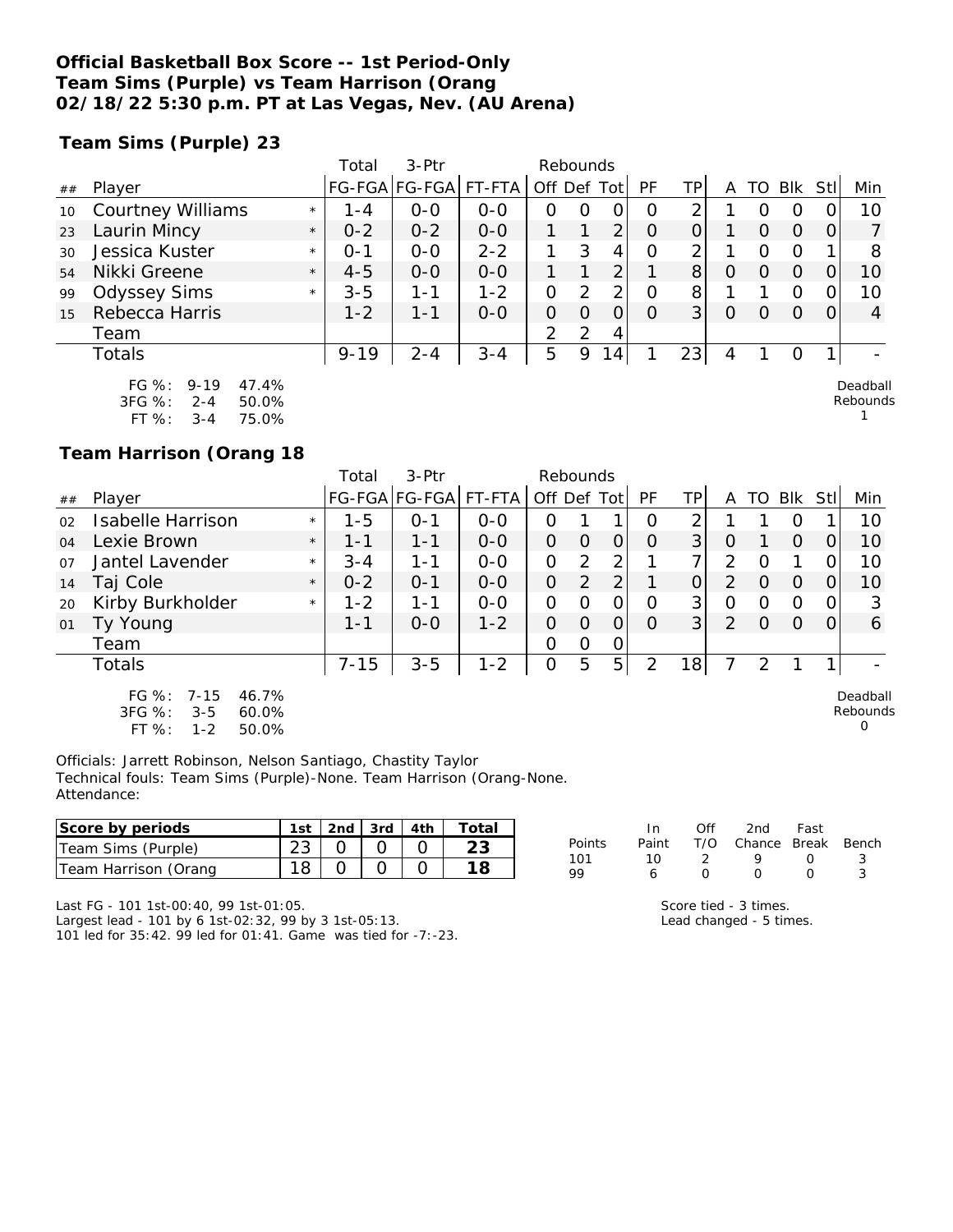### **Official Basketball Box Score -- 2nd Period-Only Team Sims (Purple) vs Team Harrison (Orang 02/18/22 5:30 p.m. PT at Las Vegas, Nev. (AU Arena)**

**Team Sims (Purple) 18**

|    |                                                                                           |         | Total    | 3-Ptr         |         | Rebounds       |                |                |           |                |                |          |            |                |                           |
|----|-------------------------------------------------------------------------------------------|---------|----------|---------------|---------|----------------|----------------|----------------|-----------|----------------|----------------|----------|------------|----------------|---------------------------|
| ## | Player                                                                                    |         |          | FG-FGA FG-FGA | FT-FTA  | Off Def Tot    |                |                | <b>PF</b> | ΤP             | A              | TO       | <b>Blk</b> | Stll           | Min                       |
| 10 | <b>Courtney Williams</b>                                                                  | $\star$ | $3 - 4$  | $O-O$         | $0-0$   | O              |                |                | Ω         | 6              | 2              | Ω        |            |                | 8                         |
| 23 | Laurin Mincy                                                                              | $\star$ | $1 - 2$  | $0 - 1$       | $0-0$   | $\overline{O}$ | 0              | 0              | O         | $\overline{2}$ | O              | 0        | $\Omega$   | O              | 3                         |
| 30 | Jessica Kuster                                                                            | $\star$ | $1 - 2$  | 1-1           | $0 - 0$ | O              | O              | 0              |           | 3              | Ο              | Ω        | 0          |                | 8                         |
| 54 | Nikki Greene                                                                              | $\star$ | $0 - 1$  | $0 - 0$       | $0-0$   | $\overline{O}$ | $\overline{2}$ | 2              | $\Omega$  | $\overline{O}$ | $\Omega$       | 0        | $\Omega$   | O              | 5                         |
| 99 | <b>Odyssey Sims</b>                                                                       | $\star$ | $O - 1$  | $0 - 1$       | $0 - 0$ | O              | 0              | 0              | 0         | $\Omega$       | $\Omega$       |          | 0          |                | 4                         |
| 15 | Rebecca Harris                                                                            |         | $0 - 1$  | $0-0$         | $2 - 2$ | $\overline{O}$ | $\Omega$       | $\overline{O}$ | O         | $\overline{2}$ | $\Omega$       | $\Omega$ | $\Omega$   | 0              | 3                         |
| 22 | Takoia Larry                                                                              |         | $0 - 1$  | $0 - 0$       | $0 - 0$ | O              | $\Omega$       | 0              | 0         | Ω              | Ω              | $\Omega$ | 0          |                |                           |
| 32 | Akela Maize                                                                               |         | $0 - 0$  | $O - O$       | $0-0$   | $\overline{O}$ | 3              | 3 <sub>l</sub> | 2         | $\overline{O}$ |                | 1        | $\Omega$   | Ω              | 5                         |
| 52 | <b>Brittany Carter</b>                                                                    |         | $1 - 2$  | $1 - 2$       | $0-0$   | $\mathcal{O}$  | $\Omega$       | 0              | 0         | 3              | $\overline{O}$ | 2        | $\Omega$   |                | 5                         |
| 88 | Briahanna Jackson                                                                         |         | 1-1      | $0 - 0$       | $0-0$   | $\Omega$       |                | 1              | 2         | $\overline{2}$ | $\circ$        |          | $\Omega$   | 0              | 5                         |
|    | Team                                                                                      |         |          |               |         |                | 0              |                |           |                |                |          |            |                |                           |
|    | <b>Totals</b>                                                                             |         | $7 - 15$ | $2 - 5$       | $2 - 2$ | 1              | 7              | 8              | 5         | 18             | 3              | 5        | 1          | $\overline{2}$ |                           |
|    | $FG \%$ :<br>$7 - 15$<br>46.7%<br>3FG %:<br>40.0%<br>$2 - 5$<br>FT %:<br>100.0<br>$2 - 2$ |         |          |               |         |                |                |                |           |                |                |          |            |                | Deadball<br>Rebounds<br>Ω |

**Team Harrison (Orang 18**

|    |                                                                                      |         | Total    | 3-Ptr                 |         | Rebounds       |                |      |                |           |                |          |                |      |                           |
|----|--------------------------------------------------------------------------------------|---------|----------|-----------------------|---------|----------------|----------------|------|----------------|-----------|----------------|----------|----------------|------|---------------------------|
| ## | Player                                                                               |         |          | FG-FGA FG-FGA  FT-FTA |         | Off Def        |                | Totl | PF             | <b>TP</b> | A              | TO       | Blk            | Stll | Min                       |
| 02 | Isabelle Harrison                                                                    | $\star$ | $2 - 3$  | $0-0$                 | $0-0$   |                | 4              | 5    |                |           | ი              |          |                |      |                           |
| 04 | Lexie Brown                                                                          | $\star$ | $0 - 1$  | $0 - 1$               | $0 - 0$ | $\overline{O}$ |                | 1    | 0              | 0         | 0              | O        | $\Omega$       |      | 6                         |
| 07 | Jantel Lavender                                                                      | $\star$ | $2 - 5$  | $0-0$                 | $0-0$   | $\overline{2}$ | $\overline{2}$ | 4    | Ω              | 4         | Ω              |          | $\Omega$       |      | 8                         |
| 14 | Taj Cole                                                                             | $\star$ | $3 - 4$  | $0-0$                 | $2 - 2$ | $\overline{O}$ | $\Omega$       | 0    | Ο              | 8         |                | O        | $\Omega$       | Ω    | 6                         |
| 20 | Kirby Burkholder                                                                     | $\star$ | $0 - 2$  | $0-0$                 | $0-0$   | 0              | $\Omega$       | 0    | Ω              | Ο         | Ω              | $\Omega$ | 0              |      | 5                         |
| 01 | Ty Young                                                                             |         | $1 - 3$  | $0 - 1$               | $O - O$ | $\overline{O}$ | $\Omega$       | O    |                | C         |                | $\Omega$ | $\Omega$       | O    | 6                         |
| 12 | Kiki Harrigan                                                                        |         | $O-O$    | $O-O$                 | $O-O$   | 0              | $\Omega$       | 0    | Ω              | 0         | 0              |          | $\overline{2}$ |      | 4                         |
| 38 | Dominique Wilson                                                                     |         | $0 - 0$  | $0 - 0$               | $0-0$   | $\Omega$       | O              | 0    | Ω              | O         | Ω              | Ω        | $\Omega$       | Ω    | 5                         |
|    | Team                                                                                 |         |          |                       |         | O              | 0              | 0    |                |           |                |          |                |      |                           |
|    | Totals                                                                               |         | $8 - 18$ | $0 - 2$               | $2 - 2$ | 3              |                | 10   | $\overline{2}$ | 18        | $\overline{2}$ | 4        | 3              | 3    |                           |
|    | FG %:<br>$8 - 18$<br>44.4%<br>3FG %:<br>0.0%<br>$O - 2$<br>FT %:<br>100.0<br>$2 - 2$ |         |          |                       |         |                |                |      |                |           |                |          |                |      | Deadball<br>Rebounds<br>O |

Officials: Jarrett Robinson, Nelson Santiago, Chastity Taylor Technical fouls: Team Sims (Purple)-None. Team Harrison (Orang-None. Attendance:

| Score by periods     | 1st | 2nd $\sqrt{3}$ rd $\sqrt{4}$ th | $\tau$ otai |
|----------------------|-----|---------------------------------|-------------|
| Team Sims (Purple)   |     |                                 |             |
| Team Harrison (Orang |     |                                 |             |

Last FG - 101 2nd-01:35, 99 2nd-00:03. Largest lead - 101 by 17 2nd-04:38, 99 by 3 1st-05:13. 101 led for 19:58. 99 led for 00:00. Game was tied for 00:00.

| Points | In.<br>Paint | Off | 2nd -<br>T/O Chance Break Bench | Fast             |  |
|--------|--------------|-----|---------------------------------|------------------|--|
| 101    | 4            | h   | $\left( \right)$                | Δ                |  |
| 99     | 12           | O   |                                 | $\left( \right)$ |  |

Score tied - 0 times. Lead changed - 0 times.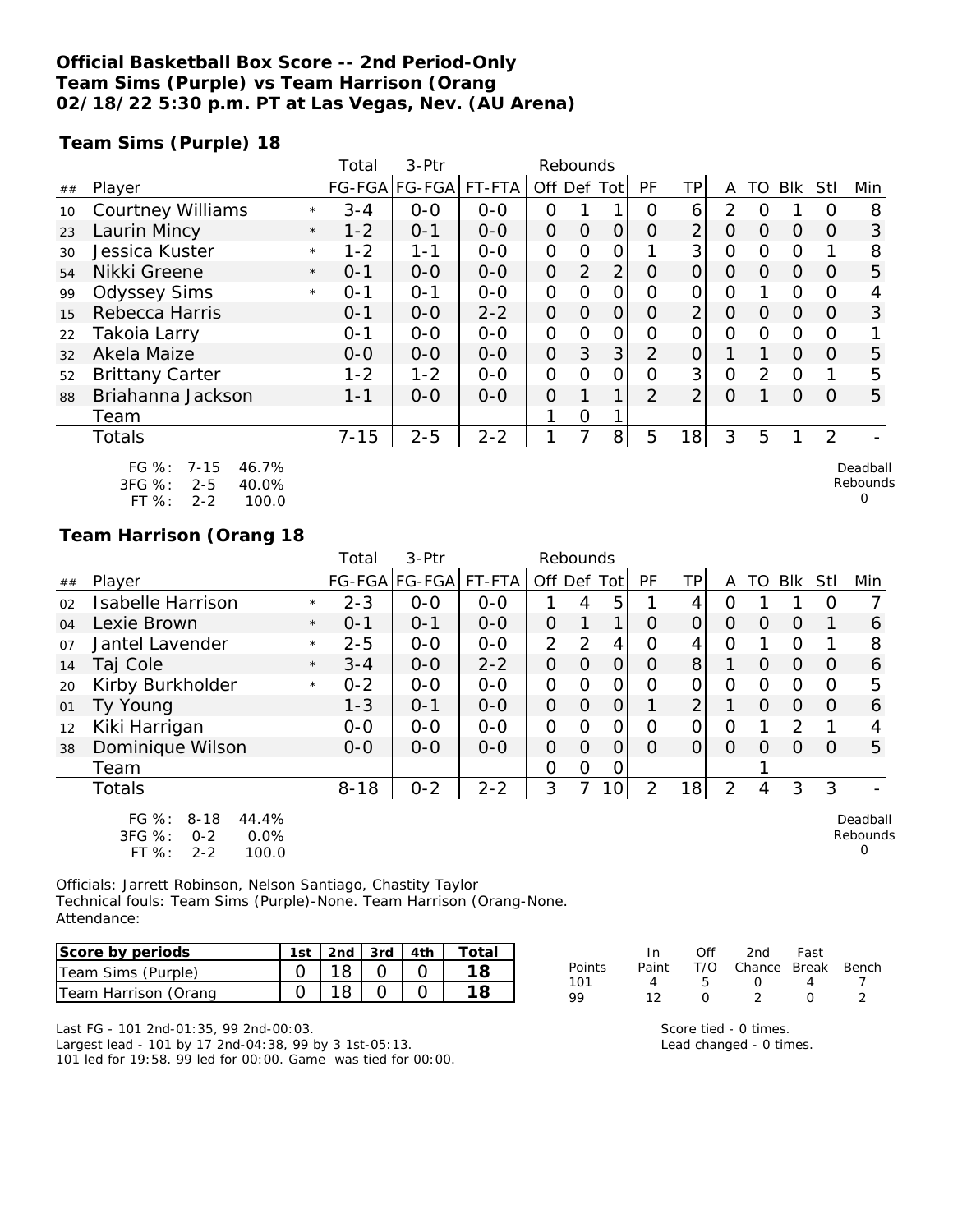### **Official Basketball Box Score -- 3rd Period-Only Team Sims (Purple) vs Team Harrison (Orang 02/18/22 5:30 p.m. PT at Las Vegas, Nev. (AU Arena)**

**Team Sims (Purple) 26**

|    |                                                                                     |         | Total     | 3-Ptr                 |         |               | Rebounds       |                |          |                |                |          |          |          |                           |
|----|-------------------------------------------------------------------------------------|---------|-----------|-----------------------|---------|---------------|----------------|----------------|----------|----------------|----------------|----------|----------|----------|---------------------------|
| ## | Player                                                                              |         |           | FG-FGA FG-FGA  FT-FTA |         | Off Def Tot   |                |                | PF       | ΤP             | A              | TO       | Blk      | Stll     | Min                       |
| 10 | <b>Courtney Williams</b>                                                            | $\star$ | $2 - 6$   | $0 - 0$               | $0 - 0$ |               |                | 2              |          | 4              | $\overline{2}$ | O        | 0        |          |                           |
| 23 | Laurin Mincy                                                                        | $\star$ | $2 - 3$   | $1 - 1$               | $0 - 0$ |               | $\Omega$       | 1 <sub>1</sub> | $\Omega$ | 5              | $\Omega$       | $\Omega$ | $\Omega$ | 0        | 10                        |
| 30 | Jessica Kuster                                                                      | $\star$ | $1 - 2$   | $1 - 2$               | $0 - 0$ | 0             | 3              | 3              | O        | 3              | 0              | $\Omega$ | $\Omega$ |          |                           |
| 54 | Nikki Greene                                                                        | $\star$ | $0 - 2$   | $0 - 0$               | $2 - 2$ | 2             | $\Omega$       | $\overline{2}$ |          | $\overline{2}$ |                | $\Omega$ | $\Omega$ |          | $\overline{7}$            |
| 99 | <b>Odyssey Sims</b>                                                                 | $\star$ | $3 - 5$   | $2 - 3$               | $0 - 0$ |               |                | 2 <sub>1</sub> | O        | 8              |                | 0        | $\Omega$ |          |                           |
| 15 | Rebecca Harris                                                                      |         | $1 - 2$   | $0 - 1$               | $0 - 0$ | $\mathcal{O}$ | 0              | $\Omega$       | $\Omega$ | $\overline{2}$ | $\Omega$       | $\Omega$ | $\Omega$ | $\Omega$ | 2                         |
| 32 | Akela Maize                                                                         |         | $0-0$     | $O-O$                 | $0-0$   | 0             | $\Omega$       | 0              | O        | $\overline{O}$ | $\Omega$       |          | $\Omega$ | O        | 2                         |
| 52 | <b>Brittany Carter</b>                                                              |         | $0 - 0$   | $0-0$                 | $0 - 0$ | $\mathcal{O}$ | $\mathbf 1$    | 1 <sub>1</sub> | 0        | O              | $\Omega$       | $\Omega$ | $\Omega$ | 0        | $\overline{2}$            |
| 88 | Briahanna Jackson                                                                   |         | $1 - 1$   | $0 - 0$               | $0-0$   | 0             | $\Omega$       | 0              | $\Omega$ | 2              | 0              | $\Omega$ | $\Omega$ |          | 2                         |
|    | Team                                                                                |         |           |                       |         | 2             | $\overline{0}$ | $\overline{2}$ |          |                |                |          |          |          |                           |
|    | <b>Totals</b>                                                                       |         | $10 - 21$ | $4 - 7$               | $2 - 2$ | 7             | 6              | 13             | 2        | 26             | 4              |          | 0        |          |                           |
|    | FG %: 10-21<br>47.6%<br>$3FG \%$ :<br>57.1%<br>$4 - 7$<br>FT %:<br>100.0<br>$2 - 2$ |         |           |                       |         |               |                |                |          |                |                |          |          |          | Deadball<br>Rebounds<br>0 |

### **Team Harrison (Orang 17**

|    |                                                                                           |         | Total    | 3-Ptr         |         | Rebounds       |                |                |          |                |                |          |          |            |                           |
|----|-------------------------------------------------------------------------------------------|---------|----------|---------------|---------|----------------|----------------|----------------|----------|----------------|----------------|----------|----------|------------|---------------------------|
| ## | Player                                                                                    |         |          | FG-FGA FG-FGA | FT-FTA  | Off Def Tot    |                |                | PF       | TP             | A              | TO       | Blk      | <b>Stl</b> | Min                       |
| 02 | <b>Isabelle Harrison</b>                                                                  | $\star$ | $0 - 2$  | $O - 1$       | $0 - 0$ |                | $\Omega$       |                |          | Ο              |                | Ω        | 2        |            | 5                         |
| 04 | Lexie Brown                                                                               | $\star$ | $1 - 1$  | $1 - 1$       | $O-O$   | $\overline{O}$ | $\Omega$       | 0              | 0        | 3              | $\Omega$       | $\Omega$ | $\Omega$ | O          | 2                         |
| 07 | Jantel Lavender                                                                           | $\star$ | $1 - 2$  | $0 - 0$       | $0-0$   |                |                | $\overline{2}$ |          | $\overline{2}$ |                |          |          | 0          | 10                        |
| 14 | Taj Cole                                                                                  | $\star$ | $2 - 3$  | $1 - 2$       | $1 - 2$ | $\overline{O}$ | $\Omega$       | $\overline{O}$ | $\Omega$ | 6              |                |          |          | 0          | 10                        |
| 20 | Kirby Burkholder                                                                          | $\star$ | $0 - 0$  | $0-0$         | $O-O$   | $\mathcal{O}$  | $\mathcal{O}$  | $\mathcal{O}$  | O        | 0              | 0              |          | $\Omega$ | 0          | 3                         |
| 01 | Ty Young                                                                                  |         | $0 - 2$  | $0-0$         | $0-0$   | $\overline{O}$ | 2              | $\overline{2}$ | O        | 0              | $\Omega$       | $\Omega$ | $\Omega$ | 0          | 7                         |
| 12 | Kiki Harrigan                                                                             |         | $1 - 2$  | $0-0$         | $O-O$   |                |                | $\overline{2}$ | 0        | $\overline{2}$ | $\overline{O}$ | O        |          | O.         | 4                         |
| 38 | Dominique Wilson                                                                          |         | $1 - 3$  | $O - 1$       | $2 - 2$ |                | $\Omega$       | $\mathbf{1}$   |          | 4              | $\Omega$       | O        | $\Omega$ | 0          | $\overline{7}$            |
|    | Team                                                                                      |         |          |               |         | O              | $\overline{O}$ | O              |          |                |                |          |          |            |                           |
|    | <b>Totals</b>                                                                             |         | $6 - 15$ | $2 - 5$       | $3 - 4$ | 4              | 4              | 8              | 3        | 17             | 3              | 3        | 5        |            |                           |
|    | $FG \%$ :<br>$6 - 15$<br>40.0%<br>3FG %:<br>40.0%<br>$2 - 5$<br>FT %:<br>75.0%<br>$3 - 4$ |         |          |               |         |                |                |                |          |                |                |          |          |            | Deadball<br>Rebounds<br>O |

Officials: Jarrett Robinson, Nelson Santiago, Chastity Taylor Technical fouls: Team Sims (Purple)-None. Team Harrison (Orang-None. Attendance:

| Score by periods     | 1st   2nd   3rd   4th $\vert$ |  | ์ Total |
|----------------------|-------------------------------|--|---------|
| Team Sims (Purple)   |                               |  |         |
| Team Harrison (Orang |                               |  |         |

|        | In.   | ∩ff | 2nd                    | Fast             |   |
|--------|-------|-----|------------------------|------------------|---|
| Points | Paint |     | T/O Chance Break Bench |                  |   |
| 101    | Δ     | Δ   | 6.                     | $\left( \right)$ | Δ |
| 99     | 6     |     | 6                      | $\left( \right)$ | А |
|        |       |     |                        |                  |   |

Last FG - 101 3rd-00:11, 99 3rd-00:03. Largest lead - 101 by 21 3rd-03:08, 99 by 3 1st-05:13. 101 led for 10:00. 99 led for 00:00. Game was tied for 00:00. Score tied - 0 times. Lead changed - 0 times.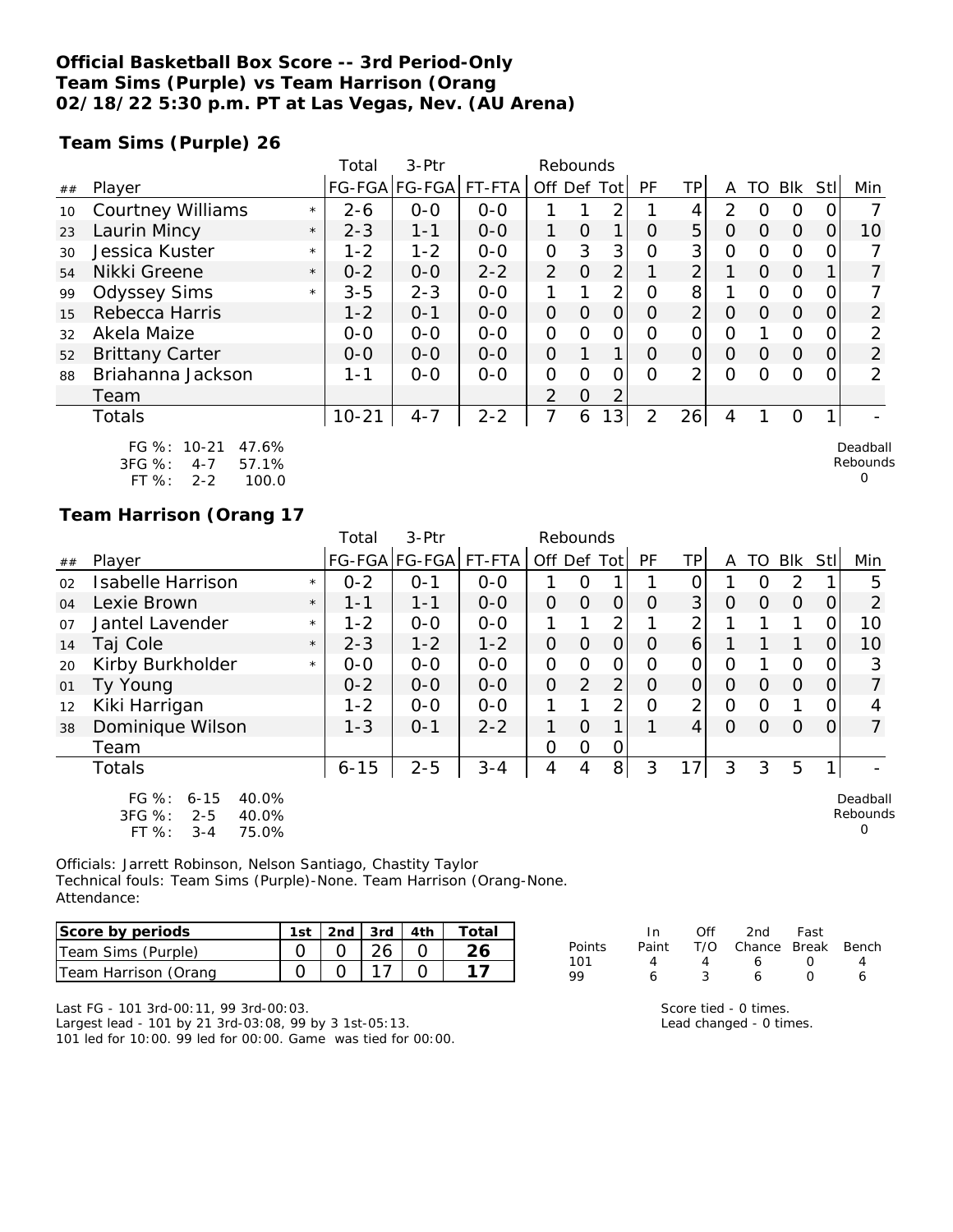### **Official Basketball Box Score -- 4th Period-Only Team Sims (Purple) vs Team Harrison (Orang 02/18/22 5:30 p.m. PT at Las Vegas, Nev. (AU Arena)**

**Team Sims (Purple) 20**

|    |                          |         | Total    | $3-$ Ptr      |         |             | Rebounds |                |    |      |   |    |     |      |                          |
|----|--------------------------|---------|----------|---------------|---------|-------------|----------|----------------|----|------|---|----|-----|------|--------------------------|
| ## | Player                   |         |          | FG-FGA FG-FGA | FT-FTA  | Off Def Tot |          |                | PF | ТP   | Α | TO | Blk | Stl. | Min                      |
| 10 | <b>Courtney Williams</b> | $\star$ | $3-6$    | 1 - 1         | $0 - 0$ | Ο           | 3        | 3              |    |      |   |    |     |      | 10                       |
| 23 | Laurin Mincy             | $\star$ | $1 - 2$  | $1 - 2$       | $0 - 0$ | Ο           |          |                | O  | 3    |   |    |     |      | 10                       |
| 30 | Jessica Kuster           | $\star$ | $1 - 3$  | 0-1           | $2 - 2$ |             | 3        | 4              |    |      |   |    |     |      | 10                       |
| 54 | Nikki Greene             | $\star$ | $1 - 1$  | $0 - 0$       | $0 - 0$ | O           | O        | Ο              |    |      | O |    |     |      | 10                       |
| 99 | <b>Odyssey Sims</b>      | $\star$ | $2 - 5$  | 0-1           | $0 - 0$ |             | 2        | 3              |    |      | 3 |    |     |      | 10                       |
|    | Team                     |         |          |               |         | 0           | $\Omega$ | $\overline{O}$ |    |      |   |    |     |      |                          |
|    | <b>Totals</b>            |         | $8 - 17$ | $2 - 5$       | $2 - 2$ | 2           | 9        |                | 4  | 20 l | 5 |    |     |      | $\overline{\phantom{0}}$ |
|    | FG %: 8-17<br>47.1%      |         |          |               |         |             |          |                |    |      |   |    |     |      | Deadball                 |

FG %: 8-17 47.1% 3FG %: 2-5 40.0% FT %: 2-2 100.0

Rebounds  $\Omega$ 

Rebounds 1

**Team Harrison (Orang 18**

|    |                          |         | Total    | $3-Ptr$       |         | Rebounds      |                |                 |                |                 |                |               |                |                |                |
|----|--------------------------|---------|----------|---------------|---------|---------------|----------------|-----------------|----------------|-----------------|----------------|---------------|----------------|----------------|----------------|
| ## | Player                   |         |          | FG-FGA FG-FGA | FT-FTA  | Off Def Tot   |                |                 | <b>PF</b>      | TP              | A              | TO            | <b>BIK</b>     | Stl            | Min            |
| 02 | <b>Isabelle Harrison</b> | $\star$ | $1 - 4$  | $O - O$       | $0 - 1$ | $\mathcal{P}$ | $\mathcal{P}$  | 4               | 2              | $\overline{2}$  |                | Ω             | O              | 0              | 8              |
| 04 | Lexie Brown              | $\star$ | $0 - 0$  | $0 - 0$       | $0 - 0$ | 0             |                | 1               | $\Omega$       | $\Omega$        | $\Omega$       | 0             | $\Omega$       | $\overline{O}$ | $\overline{2}$ |
| 07 | Jantel Lavender          | $\star$ | $2 - 4$  | $0 - 0$       | $O - O$ | O             | $\Omega$       | 0               | $\Omega$       | 4               | $\overline{O}$ | $\Omega$      | 0              | 0              |                |
| 14 | Taj Cole                 | $\star$ | $4 - 8$  | $2 - 2$       | $2 - 2$ | 0             | $\overline{2}$ | $\overline{2}$  |                | 12              |                | $\mathcal{P}$ | $\Omega$       | 1              | 10             |
| 20 | Kirby Burkholder         | $\star$ | $0 - 0$  | $0 - 0$       | $0 - 0$ | 0             | $\Omega$       | 0               | O              | 0               | O              | 0             | 0              | 0              | っ              |
| 01 | Ty Young                 |         | $O - 1$  | $0 - 1$       | $0 - 0$ | O             |                | 1               |                | 0               |                | $\Omega$      | $\Omega$       | 0              | 8              |
| 12 | Kiki Harrigan            |         | $0-0$    | $0 - 0$       | $0 - 0$ | 1             | O              | $\mathbf{1}$    | $\overline{O}$ | $\overline{O}$  | $\Omega$       | 0             | $\overline{O}$ | 0              | 3              |
| 38 | Dominique Wilson         |         | $0 - 0$  | $0 - 0$       | $0 - 2$ | O             |                |                 |                | $\Omega$        | $\circ$        |               | $\Omega$       | 0              | $\overline{7}$ |
|    | Team                     |         |          |               |         | O             | O              | $\mathbf{O}$    |                |                 |                |               |                |                |                |
|    | Totals                   |         | $7 - 17$ | $2 - 3$       | $2 - 5$ | 3             |                | 10 <sub>1</sub> | 5              | 18 <sub>1</sub> | 3              | 3             | 0              | 1              |                |
|    | FG %: 7-17<br>41.2%      |         |          |               |         |               |                |                 |                |                 |                |               |                |                | Deadball       |

FG %: 7-17 41.2% 3FG %: 2-3 66.7% FT %: 2-5 40.0%

Officials: Jarrett Robinson, Nelson Santiago, Chastity Taylor Technical fouls: Team Sims (Purple)-None. Team Harrison (Orang-None. Attendance:

| Score by periods     | ∣st | 2nd | 3rd | 4th    | ⊤otal |                       |       | Of  | 2nd    | Fast  |       |
|----------------------|-----|-----|-----|--------|-------|-----------------------|-------|-----|--------|-------|-------|
| Team Sims (Purple)   |     |     |     | $\cap$ |       | Points                | Paint | T/O | Chance | Break | Bench |
| Team Harrison (Orang |     |     |     | 18     | 1 O   | 10 <sup>-</sup><br>QQ | 10    |     |        |       |       |

Last FG - 101 4th-00:02, 99 4th-04:18.

Largest lead - 101 by 21 3rd-03:08, 99 by 3 1st-05:13. 101 led for 00:00. 99 led for 00:00. Game was tied for 00:00.

Score tied - 0 times. Lead changed - 0 times.